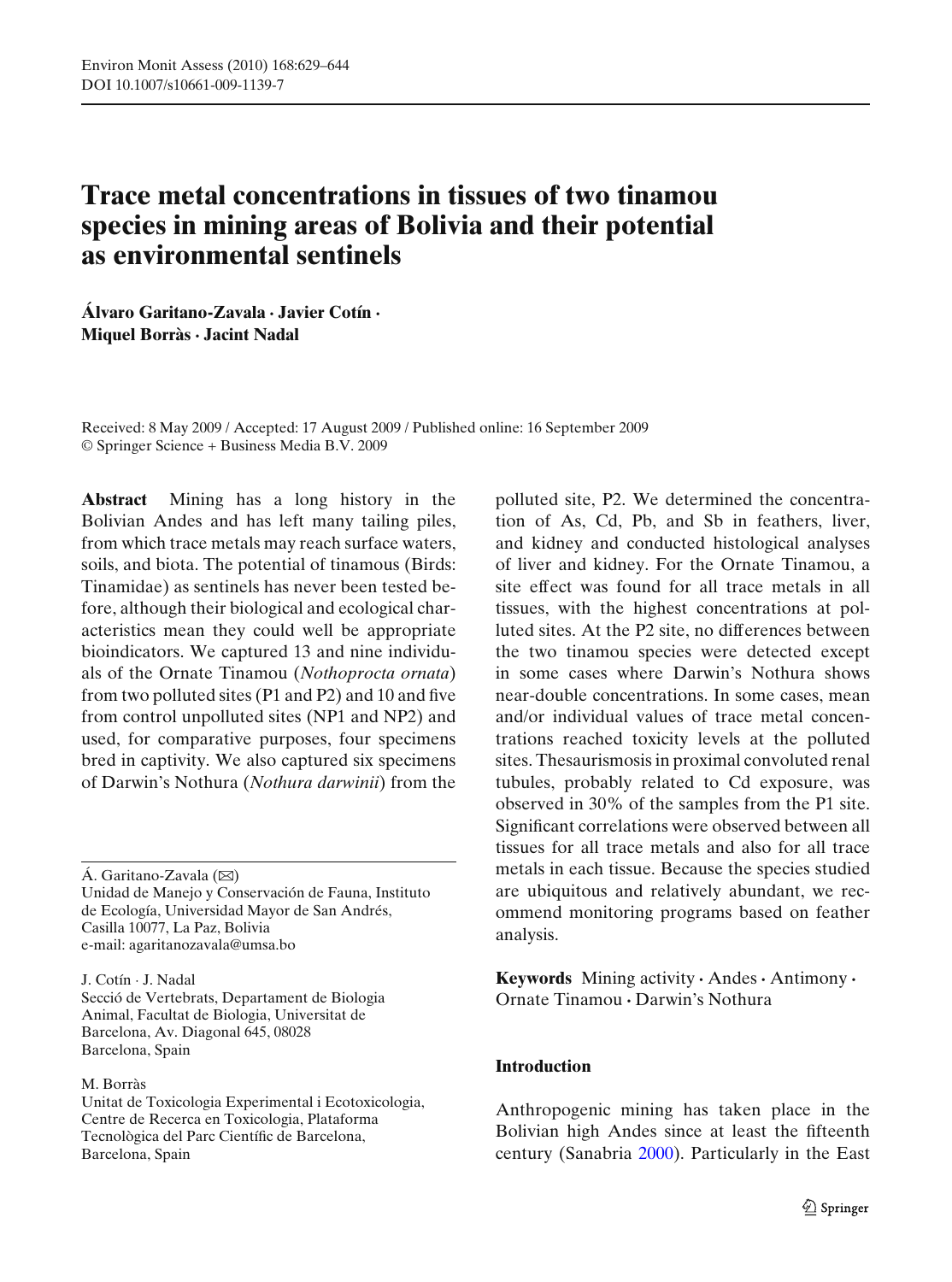of Oruro Department in the Eastern Andean Cordillera, there are extensive polymetallic deposits (SERGEOMI[N](#page-15-0) [1999](#page-15-0)). In the past, extraction of gold and silver (associated with sulfurs of Fe, Cu, Zn, Pb, As, Sb, etc.) was the main activity, while at present, extraction of tin and the Zn– Ag–Pb complex predominates (Rio[s](#page-15-0) [2002](#page-15-0)). These mining activities were characterized by the deposition of large tailing piles, which accumulated in abandoned and active mines, where trace metals, such as lead, arsenic, cadmium, and antimony could reach surface waters and soils, and so the biota. For example, high Cd levels were found in potato tubers cultivated in agrosystems irrigated by the Chayanta River, which receives mineral residuals from the principal tin Bolivian mines, situated 60 Km away (Oporto et al[.](#page-15-0) [2007;](#page-15-0) Rojas and Vandecasteel[e](#page-15-0) [2007](#page-15-0)).

Contamination of this region through the centuries has polluted the principal water body, the Poopó Lake. Not only does its water have higher metal concentrations than the permissible values for human consumption (UNEP/OE[A](#page-15-0) [1996](#page-15-0); Van Ryckeghe[m](#page-15-0) [1997\)](#page-15-0), but the fish that live in the lake do too (Beveridge et al[.](#page-13-0) [1985\)](#page-13-0).

Interest in sentinel organisms as environmental biomonitors is rising (Borràs and Nada[l](#page-13-0) [2004;](#page-13-0) Burge[r](#page-13-0) [1993](#page-13-0); Burger and Gochfel[d](#page-13-0) [2000a](#page-13-0), [2009](#page-13-0); de Lapuente et al[.](#page-14-0) [2008](#page-14-0); Furness et al[.](#page-14-0) [1993](#page-14-0); Grove et al[.](#page-14-0) [2009](#page-14-0); Llacuna et al[.](#page-14-0) [1995](#page-14-0); Lounsbury-Billie et al[.](#page-15-0) [2008;](#page-15-0) Nam et al[.](#page-15-0) [2004a;](#page-15-0) Sanchez-Chardi et al[.](#page-15-0) [2007\)](#page-15-0).

Tinamous are birds that have been studied little (Cabo[t](#page-14-0) [1992](#page-14-0); Davie[s](#page-14-0) [2002\)](#page-14-0); their potential as sentinels has never been tested before. The Ornate Tinamou (*N. ornata*) and Darwin's Nothura (*N. darwinii*) live in the Bolivian highlands between 3,700 and 4,200 m asl (Cabo[t](#page-14-0) [1992;](#page-14-0) Davie[s](#page-14-0) [2002;](#page-14-0) Garitano-Zavala et al[.](#page-14-0) [2003\)](#page-14-0), height which includes mining sites; both species are relatively common and major hunting targets (Garitano-Zaval[a](#page-14-0) [2002\)](#page-14-0).

Highland tinamou species possess characteristics that mean they could be appropriate bioindicators, such as a sedentary lifestyle and diet. Pearson and Pearso[n](#page-15-0) [\(1955](#page-15-0)) determined that Ornate Tinamou individual home ranges are 2.43 ha. Moreover, the feeding habits of the Ornate Tinamou and Darwin's Nothura are generalist and opportunist, consisting of a wide variety of seeds, leaves, and fruits from crops and weeds as well as invertebrates (Garitano-Zavala et al[.](#page-14-0) [2003\)](#page-14-0). Although their total life span in the wild has not been studied, it is known that Ornate Tinamou live at least 6 years in captivity (Garitano-Zavala pers. obs.). Therefore, trace metal levels in tinamou tissues from a polluted area should reflect local exposure.

In this study, we determine the differential concentration of arsenic (As), cadmium (Cd), lead (Pb), and antimony (Sb) in feathers, liver, and kidney of tinamous collected at mining and control sites and the histopathological status of liver and kidney, with the aim of evaluating the potential of these species as trace metal pollution sentinels.

## **Methods**

#### Study area

Four sites were included: two mining sites with trace metal contamination reported in soils and water and two sites without any mining activity (control sites). The mining sites are in the Eastern Andean Cordillera, Southeast of Oruro city and East of the Poopó Lake. They are called Antequera or Polluted 1 (P1)  $(4,000 \text{ m}, 18°28')$ S lat; 66°52′ W long), and Poopó or Polluted 2 (P2) (3,800 m, 18◦23 S lat; 66◦58 W long). There are 13 linear kilometers between these two sites, whose waters drain in two distinct hydrographic sub-basins, which finally drain into Lake Poopó (Fig. [1\)](#page-2-0).

In Antequera, the zinc–silver–lead complex is industrially exploited and all the residuals are deposited in a storage pond that closes a little valley near the Antequera river course (Rio[s](#page-15-0) [2002\)](#page-15-0), where there are several old tailing piles scattered. All this mining activity has polluted the river soils, with concentrations several times above permissible values for As, Sb, Cd, Cu, Cr, Sn, Fe, Hg, Pb, and Zn (MEDMI[N](#page-15-0) [2001\)](#page-15-0). At Poopó, tin and secondarily the zinc–silver–lead complex are exploited and concentrated. Numerous tailing piles are scattered across the landscape (Rio[s](#page-15-0) [2002\)](#page-15-0), and metals and other elements are easily dispersed by water and wind to soils and water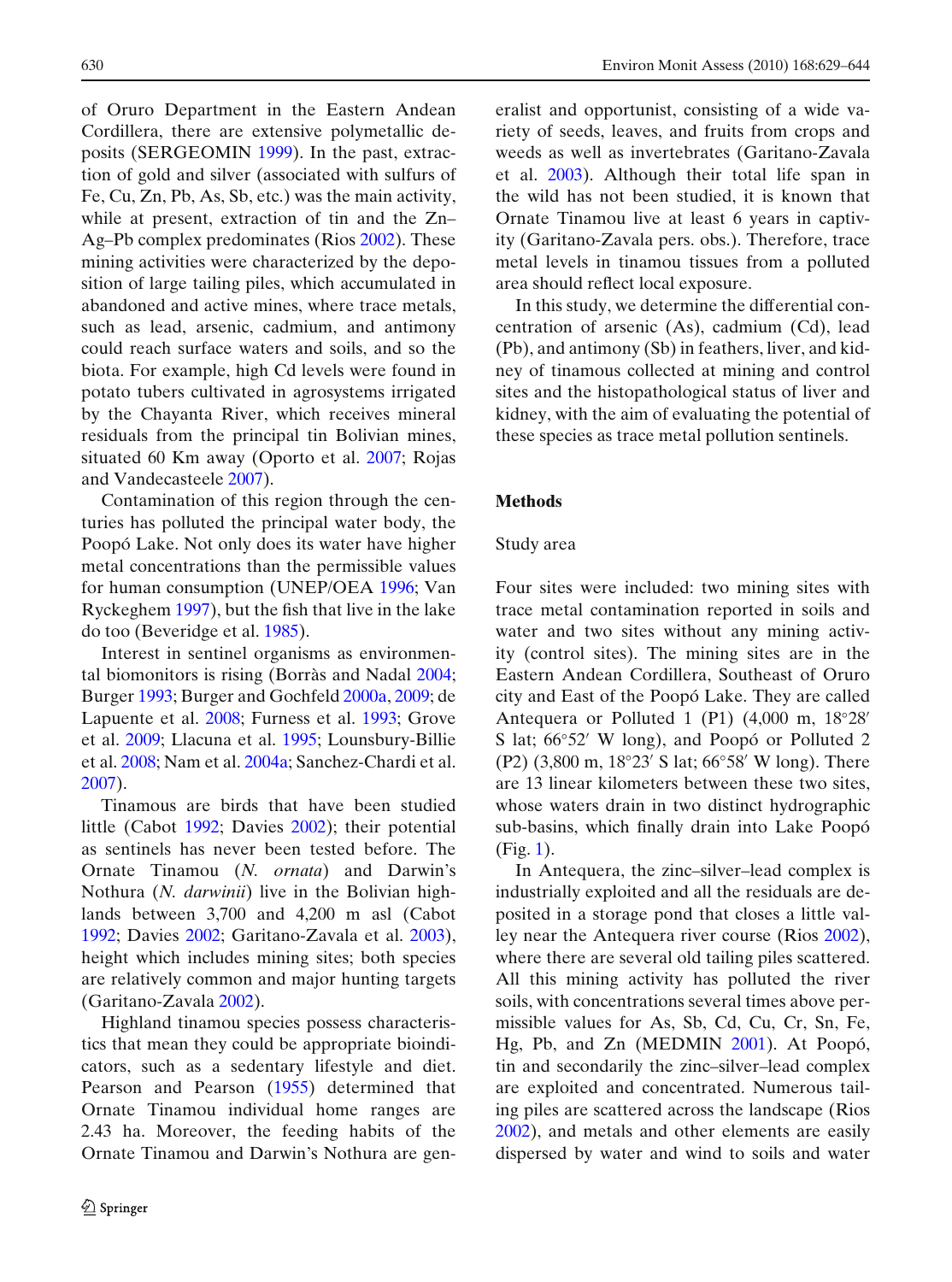<span id="page-2-0"></span>**Fig. 1** Study sites on the Bolivian high plateau of the Central Andes. The control sites are called San Pedro de Ulloma or nonpolluted 1 (*NP1*) and Chuñavi or nonpolluted 2 (*NP2*): the mining sites are Antequera or Polluted 1 (*P1*) and Poopó or Polluted 2 (*P2*). Individuals of Ornate Tinamou (*N. ornata*) from captivity were obtained from a rural experimental breeding center (C)



bodies, especially to the Poopó River that drains into Lake Poopó. The soils at bends on the Poopó River have high concentrations of Fe, Zn, Cd, Cu, Pb, and Hg (MEDMI[N](#page-15-0) [2001](#page-15-0)).

The control sites are called San Pedro de Ulloma or Non-polluted 1 (NP1)  $(3,850 \text{ m}, 17°30'$ S lat; 68◦32 W long), located to the West of the Desaguadero River, and Chuñavi or Non-polluted 2 (NP2) (4,100 m, 16◦17 S lat; 68◦20 W long), to the northwest of the city of La Paz and East of Lake Titicaca. The former is 200 linear kilometers from the mining localities; and the latter, 280 linear kilometers (Fig. 1).

All these sites are on the Bolivian high plateau and adjacent hills of the Eastern Andean Cordillera. The vegetation of the four sampling sites is dominated by spiny and resinous bushes (i.e., *Baccharis* spp., *Parastrephia* spp., and *Adesmia* spp.) and bunch grasses (i.e., *Festuca* spp. and *Stipa* spp.). Agricultural and livestock activities take place at the four sites, with the principal crops being potato tubers and barley, and extensive sheep, cattle, and llama breeding.

For comparative purposes, four Ornate Tinamou bred in captivity were analyzed. The birds were 18 months old and bred at an experimental rural captivity breeding center (C) (3,850 m, 16◦40 S lat; 68◦51 W long). The center is also on the Bolivian high plateau, to the East of the Desaguadero River (Fig. 1). These specimens descend from birds captured in the wild around the center.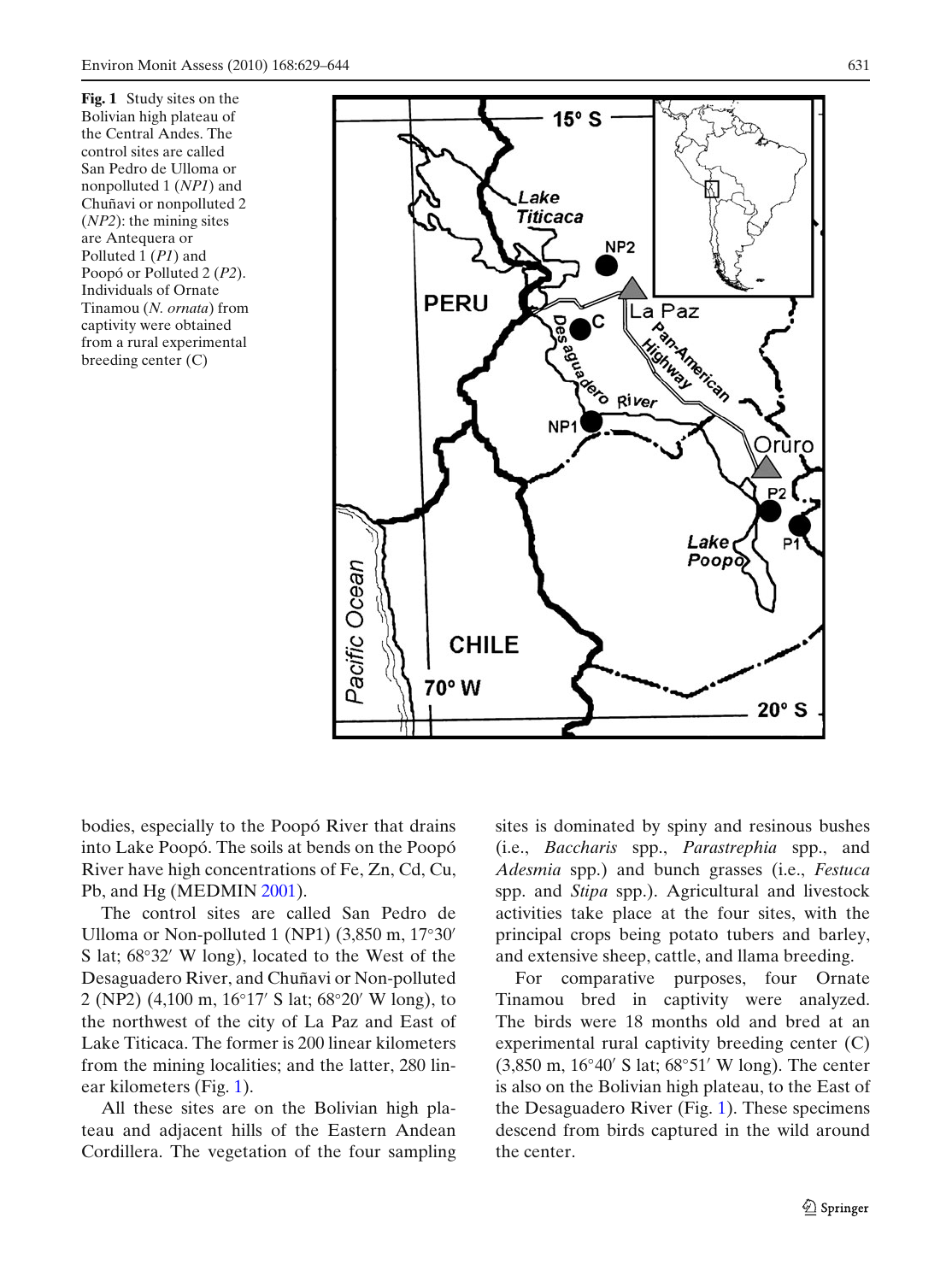# Specimen collection

All specimens were captured by hunters with shotguns (helped by Pointers) between August and September 2006 and July and September 2007, during the dry season (southern winter) of the Bolivian highlands. In order to prevent any kind of contamination by residues of lead pellets or powder, in all cases, samples were collected from inside the tissue in which there was no sign of shot wound.

Ornate Tinamou were collected at the four study sites (13 at NP1, nine at NP2, 10 at P1, and five at P2), but only six specimens of Darwin's Nothura were captured at the P2 site. They were compared with Ornate Tinamou at this site.

Plumage characteristics led to all specimens being classified as adults; Ornate Tinamou reach adult plumage aged 9 to 10 months (Molin[a](#page-15-0) [2005](#page-15-0)) and, as Darwin's Nothura is a closely related species, it probably follows the same molting pattern. It was not possible to determine age accurately (years of life) because of the lack of a trustworthy method. A field necropsy was performed a few minutes after the death of the birds. Sex was determined from the gonads. Two tissue samples of liver and kidney (approx. 2 g wet weight) were taken from each bird with a steel scalpel, one for trace metal determination, and one for histological studies. Samples for trace metal determination were placed in individually marked plastic bags and conserved in a container with dry ice. Once in the laboratory these tissues were dried to constant weight at 60◦C and conserved in individually marked disposable conical plastic tubes (NUNC<sup>TM</sup>). Ten wing feathers (primaries and secondaries) were obtained in the field and placed in individually marked plastic bags, also for trace metal determination.

For histological analysis, liver and kidney samples were conserved in disposable conical plastic tubes with 10% formol. Dry tissues, tissues in 10% formol in plastic tubes and plastic bags with feathers, were shipped to the University of Barcelona for analysis.

The same process was used with the Ornate Tinamou from the experimental breeding center, but only liver and kidney samples for trace metal determination were taken.

# Trace metal determination

Feathers were cleaned with a 0.1-M NaOH solution and dried out at 50◦C prior to chemical determination of arsenic, cadmium, lead, and antimony by means of ICP-MS Perkin Elmer ELAN 6000. Before chemical determination, 100 mg of feather, liver, and kidney samples were digested according to the acid digestion protocol with Savilles Teflon digestion vessels, using  $H_2NO_3$  (2 ml) and  $H_2O_2$  (1 ml) for feathers and  $H_2NO_3$  (3 ml) and  $H_2O_2$  (2 ml) for liver and kidney (due to their high lipid content) for 12 h at 100◦C. Accuracy of analysis was checked by measuring certified reference materials (Human Hair CRM 397—Community Bureau of Reference—and Lobster Hepatopancreas Tort-2—National Research Council Canada). Mean recoveries ranged from 98% to 100% for total arsenic, cadmium, lead, and antimony, and no corrections were done.

Quantification limits for the trace elements were 0.1 ppb. All trace element concentrations were expressed on a dry weight basis (ng/g, i.e., parts per billion). Trace element analyses were performed at the Serveis Científico-Tècnics (University of Barcelona).

# Histological analyses

Tissue samples, embedded in Histocomp (Vogel), 5 μm thick, Hematoxylin–Eosin-stained and mounted in DPX were examined with a Nikon E400 microscope. Readings were performed blind.

## Data analysis

Non-normally distributed and heteroscedastic data were log transformed  $(Log<sub>10</sub>)$  [trace element concentration in ppb  $d-w + 1$ ]). Main site and sex effect and their interactions were analyzed by an ANOVA bifactorial model for the Ornate Tinamou specimens from the five sites. The Scheffé post hoc test was run. For the P2 site, an ANOVA bifactorial model was used to analyze the principal species (Ornate Tinamou and Darwin's Nothura) and sex effect, together with their interaction.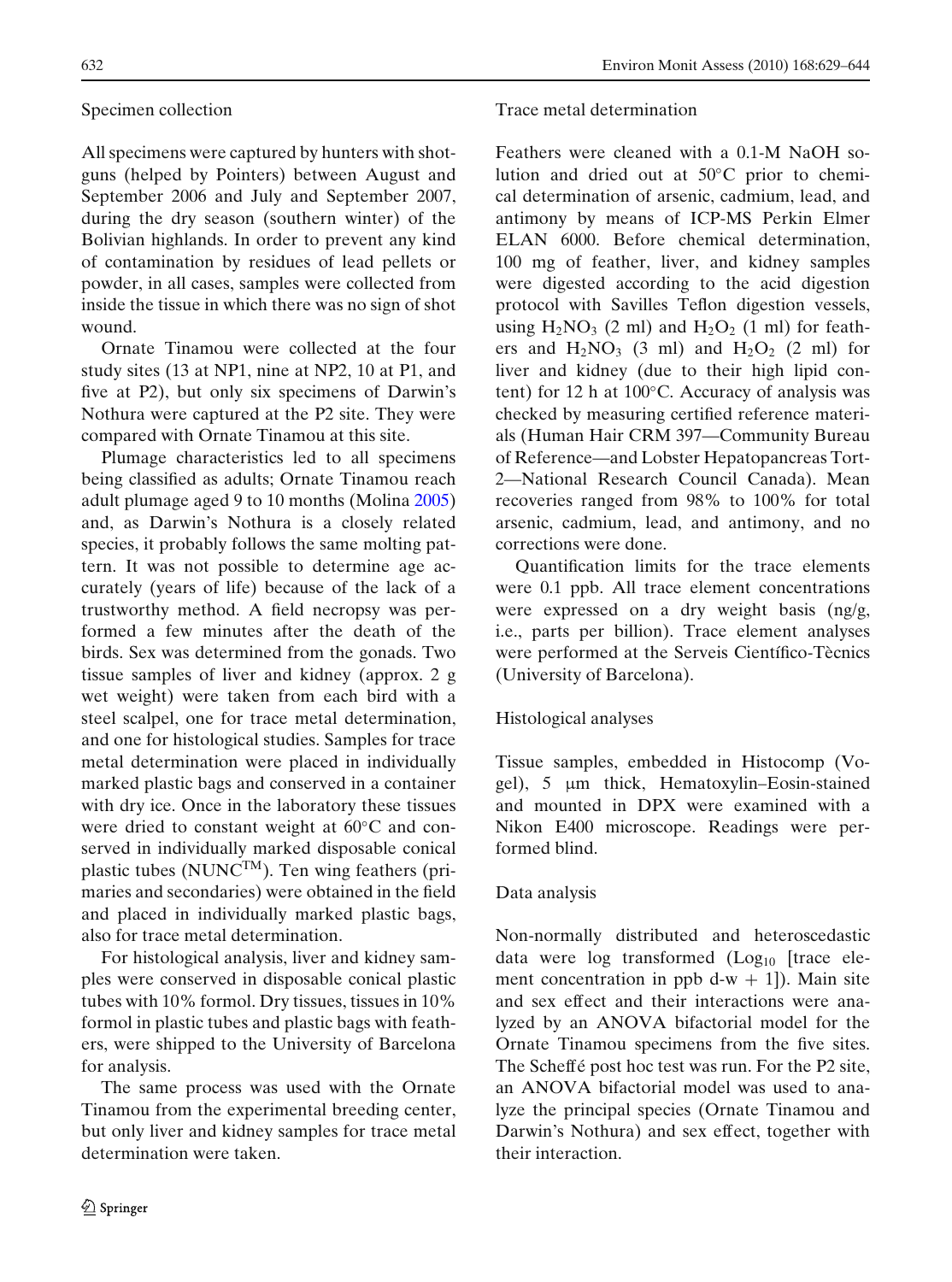<span id="page-4-0"></span>

| 2,876.10-28,313.77<br>1,548.72-24,146.77<br>468.63-8.860.29<br>192.66-4,097.68<br>335.06-1.081.83<br>121.60-8,738.12<br>230.89-2,350.91<br>101.71-287.60<br>163.63-374.86<br>22.19-146.10<br>36.99-231.89<br>45.93-142.25<br>97.58-154.00<br>32.00-202.98<br>84.73-205.20<br>$6.54 - 617.23$<br>$3.93 - 35.94$<br>(C) (NP1-NP2) (NP2-P2) (P2-P1)<br>7.57–59.71<br>$1.55 - 3.90$<br>Range<br>(NP1-C-NP2) (NP2-P1-P2)<br>(NP1-C) (C-NAZ-U) (C-LAN)<br>26.92(4.31): < 0.001<br>$23.65(4, 31); -0.001$<br>$14,822.90 + 9,498.30$<br>$1,928.44 \pm 3,808.35$<br>$9,328.85 \pm 9,589.63$<br>$2,793.80 \pm 2,778.24$<br>$757.83 \pm 1,195.88$<br>4.54 (4, 31); 0.005<br>$580.25 \pm 260.36$<br>$104.80 \pm 173.32$<br>$786.76 \pm 630.40$<br>$200.06 \pm 66.16$<br>$228.52 \pm 85.76$<br>$100.27 \pm 60.09$<br>$127.63 \pm 53.58$<br>$122.04 \pm 23.44$<br>$98.22 \pm 31.83$<br>$64.78 \pm 57.94$<br>$29.45 \pm 14.96$<br>$64.86 \pm 51.11$<br>$Mean \pm SD$<br>$9.97 \pm 9.85$<br>$2.47 \pm 1.01$<br>1,701.58-25,273.0<br>1,148.28-5,084.35<br>1,510.17-6,513.48<br>497.31-1,256.45<br>173.81–7,817.12<br>264.56–5,716.57<br>46.25-1,023.57<br>193.72-997.36<br>414.98-658.06<br>169.18-444.39<br>18.74–142.74<br>11.49-117.41<br>33.22-71.74<br>2.73-10.63<br>$3.01 - 26.94$<br>Range<br>(NP1-NP2) (NP2-P2) (P2-P1)<br>(NP1-NP2) (P2) (P1)<br>$(NP2-NP1)(P2)(P1)$<br>47.80(3, 29); < 0.001<br>40.66(3, 29); < 0.001<br>$1,643.05 \pm 2,005.29$<br>$7,769.48 \pm 8,947.08$<br>$3,969.70 \pm 2,001.57$<br>$1,335.24 \pm 2,149.21$<br>$2,270.67 \pm 1,140.8$<br>$6.44(3, 29)$ ; $0.002$<br>$787.94 \pm 291.78$<br>248.89 ± 295.76<br>$442.94 \pm 286.73$<br>$467.85 \pm 74.09$<br>$315.09 \pm 76.58$<br>$52.32 \pm 14.82$<br>$29.00 \pm 27.77$<br>$54.81 \pm 40.81$<br>$Mean \pm SD$<br>$4.82 \pm 2.48$<br>$9.50 \pm 7.04$<br>$F(df)$ ; p value<br>$F(df)$ ; p value<br>$F(df)$ ; p value<br>10<br>10<br>$\overline{10}$<br>๑<br>$\overline{10}$<br>Subgroups<br>Subgroups<br>Subgroups<br>NP <sub>2</sub><br><b>NP2</b><br>NP <sub>2</sub><br>S<br>N<br>$\overline{P}$<br>ē<br>Ę<br>Ē<br>$\overline{P}$<br>$\overline{P}$<br>$\overline{P}$<br>$\overline{P}$<br>$\mathbb{Z}$<br>$\mathbb{Z}$<br>$\mathbb{Z}$ | $328.41 \pm 174.19$<br>$367.12 \pm 66.24$<br>$339.77 \pm 79.32$<br>Mean $\pm$ SD |                     |
|--------------------------------------------------------------------------------------------------------------------------------------------------------------------------------------------------------------------------------------------------------------------------------------------------------------------------------------------------------------------------------------------------------------------------------------------------------------------------------------------------------------------------------------------------------------------------------------------------------------------------------------------------------------------------------------------------------------------------------------------------------------------------------------------------------------------------------------------------------------------------------------------------------------------------------------------------------------------------------------------------------------------------------------------------------------------------------------------------------------------------------------------------------------------------------------------------------------------------------------------------------------------------------------------------------------------------------------------------------------------------------------------------------------------------------------------------------------------------------------------------------------------------------------------------------------------------------------------------------------------------------------------------------------------------------------------------------------------------------------------------------------------------------------------------------------------------------------------------------------------------------------------------------------------------------------------------------------------------------------------------------------------------------------------------------------------------------------------------------------------------------------------------------------------------------------------------------|----------------------------------------------------------------------------------|---------------------|
|                                                                                                                                                                                                                                                                                                                                                                                                                                                                                                                                                                                                                                                                                                                                                                                                                                                                                                                                                                                                                                                                                                                                                                                                                                                                                                                                                                                                                                                                                                                                                                                                                                                                                                                                                                                                                                                                                                                                                                                                                                                                                                                                                                                                        |                                                                                  | Range               |
|                                                                                                                                                                                                                                                                                                                                                                                                                                                                                                                                                                                                                                                                                                                                                                                                                                                                                                                                                                                                                                                                                                                                                                                                                                                                                                                                                                                                                                                                                                                                                                                                                                                                                                                                                                                                                                                                                                                                                                                                                                                                                                                                                                                                        |                                                                                  |                     |
|                                                                                                                                                                                                                                                                                                                                                                                                                                                                                                                                                                                                                                                                                                                                                                                                                                                                                                                                                                                                                                                                                                                                                                                                                                                                                                                                                                                                                                                                                                                                                                                                                                                                                                                                                                                                                                                                                                                                                                                                                                                                                                                                                                                                        |                                                                                  | 268.68-437.48       |
|                                                                                                                                                                                                                                                                                                                                                                                                                                                                                                                                                                                                                                                                                                                                                                                                                                                                                                                                                                                                                                                                                                                                                                                                                                                                                                                                                                                                                                                                                                                                                                                                                                                                                                                                                                                                                                                                                                                                                                                                                                                                                                                                                                                                        |                                                                                  | 151.69-823.69       |
|                                                                                                                                                                                                                                                                                                                                                                                                                                                                                                                                                                                                                                                                                                                                                                                                                                                                                                                                                                                                                                                                                                                                                                                                                                                                                                                                                                                                                                                                                                                                                                                                                                                                                                                                                                                                                                                                                                                                                                                                                                                                                                                                                                                                        |                                                                                  | 248.14-447.56       |
|                                                                                                                                                                                                                                                                                                                                                                                                                                                                                                                                                                                                                                                                                                                                                                                                                                                                                                                                                                                                                                                                                                                                                                                                                                                                                                                                                                                                                                                                                                                                                                                                                                                                                                                                                                                                                                                                                                                                                                                                                                                                                                                                                                                                        | $1.104.25 \pm 324.69$                                                            | 622.43-1.804.27     |
|                                                                                                                                                                                                                                                                                                                                                                                                                                                                                                                                                                                                                                                                                                                                                                                                                                                                                                                                                                                                                                                                                                                                                                                                                                                                                                                                                                                                                                                                                                                                                                                                                                                                                                                                                                                                                                                                                                                                                                                                                                                                                                                                                                                                        | 417.78± 204.97                                                                   | 212.25–737.97       |
|                                                                                                                                                                                                                                                                                                                                                                                                                                                                                                                                                                                                                                                                                                                                                                                                                                                                                                                                                                                                                                                                                                                                                                                                                                                                                                                                                                                                                                                                                                                                                                                                                                                                                                                                                                                                                                                                                                                                                                                                                                                                                                                                                                                                        | 14.09(4, 31); < 0.001                                                            |                     |
|                                                                                                                                                                                                                                                                                                                                                                                                                                                                                                                                                                                                                                                                                                                                                                                                                                                                                                                                                                                                                                                                                                                                                                                                                                                                                                                                                                                                                                                                                                                                                                                                                                                                                                                                                                                                                                                                                                                                                                                                                                                                                                                                                                                                        | $(NP1 - CP2 - P2) (P1)$                                                          |                     |
|                                                                                                                                                                                                                                                                                                                                                                                                                                                                                                                                                                                                                                                                                                                                                                                                                                                                                                                                                                                                                                                                                                                                                                                                                                                                                                                                                                                                                                                                                                                                                                                                                                                                                                                                                                                                                                                                                                                                                                                                                                                                                                                                                                                                        |                                                                                  |                     |
|                                                                                                                                                                                                                                                                                                                                                                                                                                                                                                                                                                                                                                                                                                                                                                                                                                                                                                                                                                                                                                                                                                                                                                                                                                                                                                                                                                                                                                                                                                                                                                                                                                                                                                                                                                                                                                                                                                                                                                                                                                                                                                                                                                                                        | $821.84 \pm 160.30$                                                              | 592.63-946.83       |
|                                                                                                                                                                                                                                                                                                                                                                                                                                                                                                                                                                                                                                                                                                                                                                                                                                                                                                                                                                                                                                                                                                                                                                                                                                                                                                                                                                                                                                                                                                                                                                                                                                                                                                                                                                                                                                                                                                                                                                                                                                                                                                                                                                                                        | $7,137.19 \pm 8,937.02$                                                          | 715.90-26,631.65    |
|                                                                                                                                                                                                                                                                                                                                                                                                                                                                                                                                                                                                                                                                                                                                                                                                                                                                                                                                                                                                                                                                                                                                                                                                                                                                                                                                                                                                                                                                                                                                                                                                                                                                                                                                                                                                                                                                                                                                                                                                                                                                                                                                                                                                        | 26,059.04±26,602.53                                                              | 1,454.02-86,120.05  |
|                                                                                                                                                                                                                                                                                                                                                                                                                                                                                                                                                                                                                                                                                                                                                                                                                                                                                                                                                                                                                                                                                                                                                                                                                                                                                                                                                                                                                                                                                                                                                                                                                                                                                                                                                                                                                                                                                                                                                                                                                                                                                                                                                                                                        | $62,032.22 \pm 63,430.86$                                                        | 7,655.68-207,331.50 |
|                                                                                                                                                                                                                                                                                                                                                                                                                                                                                                                                                                                                                                                                                                                                                                                                                                                                                                                                                                                                                                                                                                                                                                                                                                                                                                                                                                                                                                                                                                                                                                                                                                                                                                                                                                                                                                                                                                                                                                                                                                                                                                                                                                                                        | 59,104.64 ± 73,342.39                                                            | 6,452.04-180,590.43 |
|                                                                                                                                                                                                                                                                                                                                                                                                                                                                                                                                                                                                                                                                                                                                                                                                                                                                                                                                                                                                                                                                                                                                                                                                                                                                                                                                                                                                                                                                                                                                                                                                                                                                                                                                                                                                                                                                                                                                                                                                                                                                                                                                                                                                        | 8.89(4.31): < 0.001                                                              |                     |
|                                                                                                                                                                                                                                                                                                                                                                                                                                                                                                                                                                                                                                                                                                                                                                                                                                                                                                                                                                                                                                                                                                                                                                                                                                                                                                                                                                                                                                                                                                                                                                                                                                                                                                                                                                                                                                                                                                                                                                                                                                                                                                                                                                                                        | (C-NP1 (NP1-NP2-P2) (NP2-P2-P2-                                                  |                     |
|                                                                                                                                                                                                                                                                                                                                                                                                                                                                                                                                                                                                                                                                                                                                                                                                                                                                                                                                                                                                                                                                                                                                                                                                                                                                                                                                                                                                                                                                                                                                                                                                                                                                                                                                                                                                                                                                                                                                                                                                                                                                                                                                                                                                        |                                                                                  |                     |
|                                                                                                                                                                                                                                                                                                                                                                                                                                                                                                                                                                                                                                                                                                                                                                                                                                                                                                                                                                                                                                                                                                                                                                                                                                                                                                                                                                                                                                                                                                                                                                                                                                                                                                                                                                                                                                                                                                                                                                                                                                                                                                                                                                                                        | $246.18 \pm 80.52$                                                               | 166.27-353.81       |
|                                                                                                                                                                                                                                                                                                                                                                                                                                                                                                                                                                                                                                                                                                                                                                                                                                                                                                                                                                                                                                                                                                                                                                                                                                                                                                                                                                                                                                                                                                                                                                                                                                                                                                                                                                                                                                                                                                                                                                                                                                                                                                                                                                                                        | $489.36 \pm 621.29$                                                              | 82.05-2.455.59      |
|                                                                                                                                                                                                                                                                                                                                                                                                                                                                                                                                                                                                                                                                                                                                                                                                                                                                                                                                                                                                                                                                                                                                                                                                                                                                                                                                                                                                                                                                                                                                                                                                                                                                                                                                                                                                                                                                                                                                                                                                                                                                                                                                                                                                        | $392.43 \pm 106.06$                                                              | 266.78-555.95       |
|                                                                                                                                                                                                                                                                                                                                                                                                                                                                                                                                                                                                                                                                                                                                                                                                                                                                                                                                                                                                                                                                                                                                                                                                                                                                                                                                                                                                                                                                                                                                                                                                                                                                                                                                                                                                                                                                                                                                                                                                                                                                                                                                                                                                        | $1,754.26 \pm 652.63$                                                            | 823.31-2,584.24     |
|                                                                                                                                                                                                                                                                                                                                                                                                                                                                                                                                                                                                                                                                                                                                                                                                                                                                                                                                                                                                                                                                                                                                                                                                                                                                                                                                                                                                                                                                                                                                                                                                                                                                                                                                                                                                                                                                                                                                                                                                                                                                                                                                                                                                        | $.484.53 \pm 612.39$                                                             | $903.51 - 2,502.37$ |
|                                                                                                                                                                                                                                                                                                                                                                                                                                                                                                                                                                                                                                                                                                                                                                                                                                                                                                                                                                                                                                                                                                                                                                                                                                                                                                                                                                                                                                                                                                                                                                                                                                                                                                                                                                                                                                                                                                                                                                                                                                                                                                                                                                                                        | 10.79(4, 31); < 0.001                                                            |                     |
|                                                                                                                                                                                                                                                                                                                                                                                                                                                                                                                                                                                                                                                                                                                                                                                                                                                                                                                                                                                                                                                                                                                                                                                                                                                                                                                                                                                                                                                                                                                                                                                                                                                                                                                                                                                                                                                                                                                                                                                                                                                                                                                                                                                                        | $(C-NP1-NP2) (P2-P1)$                                                            |                     |
|                                                                                                                                                                                                                                                                                                                                                                                                                                                                                                                                                                                                                                                                                                                                                                                                                                                                                                                                                                                                                                                                                                                                                                                                                                                                                                                                                                                                                                                                                                                                                                                                                                                                                                                                                                                                                                                                                                                                                                                                                                                                                                                                                                                                        |                                                                                  |                     |
|                                                                                                                                                                                                                                                                                                                                                                                                                                                                                                                                                                                                                                                                                                                                                                                                                                                                                                                                                                                                                                                                                                                                                                                                                                                                                                                                                                                                                                                                                                                                                                                                                                                                                                                                                                                                                                                                                                                                                                                                                                                                                                                                                                                                        | $3.96 \pm 1.12$                                                                  | 2.58-4.92           |
|                                                                                                                                                                                                                                                                                                                                                                                                                                                                                                                                                                                                                                                                                                                                                                                                                                                                                                                                                                                                                                                                                                                                                                                                                                                                                                                                                                                                                                                                                                                                                                                                                                                                                                                                                                                                                                                                                                                                                                                                                                                                                                                                                                                                        | $17.06 \pm 21.29$                                                                | 3.77-85.83          |
|                                                                                                                                                                                                                                                                                                                                                                                                                                                                                                                                                                                                                                                                                                                                                                                                                                                                                                                                                                                                                                                                                                                                                                                                                                                                                                                                                                                                                                                                                                                                                                                                                                                                                                                                                                                                                                                                                                                                                                                                                                                                                                                                                                                                        | $22.46 \pm 15.37$                                                                | $6.83 - 50.57$      |
|                                                                                                                                                                                                                                                                                                                                                                                                                                                                                                                                                                                                                                                                                                                                                                                                                                                                                                                                                                                                                                                                                                                                                                                                                                                                                                                                                                                                                                                                                                                                                                                                                                                                                                                                                                                                                                                                                                                                                                                                                                                                                                                                                                                                        | $259.90 \pm 504.54$                                                              | 38.08-1,689.31      |
| $58.93 \pm 66.66$<br>371.46–761.61<br>$499.23 \pm 161.59$<br>$\mathbb{P}^2$                                                                                                                                                                                                                                                                                                                                                                                                                                                                                                                                                                                                                                                                                                                                                                                                                                                                                                                                                                                                                                                                                                                                                                                                                                                                                                                                                                                                                                                                                                                                                                                                                                                                                                                                                                                                                                                                                                                                                                                                                                                                                                                            | $27.36 \pm 17.67$<br>16.78-175.71                                                | 7.98-55.19          |
| 17.69(4, 31); < 0.001<br>$37.53$ $(3, 29)$ ; <0.001<br>$F(df)$ ; p value                                                                                                                                                                                                                                                                                                                                                                                                                                                                                                                                                                                                                                                                                                                                                                                                                                                                                                                                                                                                                                                                                                                                                                                                                                                                                                                                                                                                                                                                                                                                                                                                                                                                                                                                                                                                                                                                                                                                                                                                                                                                                                                               | 21.12(4,31); < 0.001                                                             |                     |
| $(C-NP1)$ (NP2-P2-P1)<br>(NPI-NP2) (PI-P2)<br>Subgroups                                                                                                                                                                                                                                                                                                                                                                                                                                                                                                                                                                                                                                                                                                                                                                                                                                                                                                                                                                                                                                                                                                                                                                                                                                                                                                                                                                                                                                                                                                                                                                                                                                                                                                                                                                                                                                                                                                                                                                                                                                                                                                                                                | $(C-NP1)$ (NP1-NP2-P2) (P1)                                                      |                     |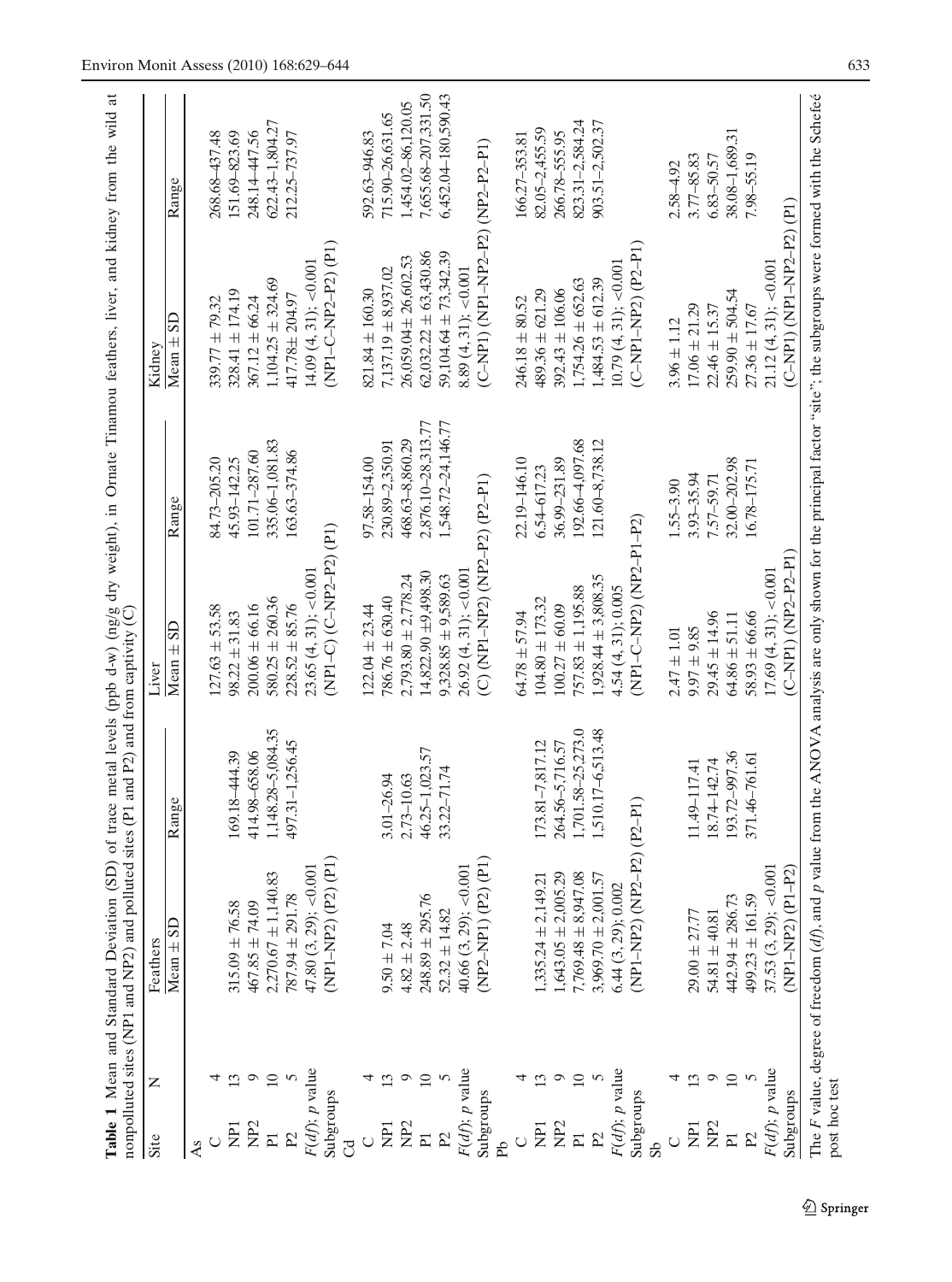<span id="page-5-0"></span>

|                   | Table 2 Mean and Standard Deviation (SD) of trace metal levels (ppb d-w) (ng/g dry weight) in Ornate Tinamou (Nothoprocta ornate) and Darwin's Nothura (Nothura<br>darwinii) feathers, liver, and kidney from polluted site P2 |                   |                         |                    |                           |                     |
|-------------------|--------------------------------------------------------------------------------------------------------------------------------------------------------------------------------------------------------------------------------|-------------------|-------------------------|--------------------|---------------------------|---------------------|
| Site              | Feathers                                                                                                                                                                                                                       |                   | Liver                   |                    | Kidnev                    |                     |
|                   | $Mean \pm SD$                                                                                                                                                                                                                  | Range             | $Mean \pm SD$           | Range              | Mean $\pm$ SD             | Range               |
|                   |                                                                                                                                                                                                                                |                   |                         |                    |                           |                     |
|                   | $1,045.24 \pm 383.49$                                                                                                                                                                                                          | 568.90-1.561.66   | $353.12 \pm 184.33$     | 193.98–590.64      | $731.15 \pm 253.37$       | 438.58-1.103.77     |
|                   | 787.94 ± 291.78                                                                                                                                                                                                                | 497.31-1.256.45   | $228.52 \pm 85.77$      | 163.63-374.86      | $417.78 \pm 204.97$       | 212.25–737.97       |
| $F(df)$ ; p value | 3.54 (1, 7); 0.102                                                                                                                                                                                                             |                   | 0.96(1, 7); 0.359       |                    | 6.45 (1, 7); 0.039        |                     |
|                   |                                                                                                                                                                                                                                |                   |                         |                    |                           |                     |
| $\overline{R}$    | $142.05 \pm 85.03$                                                                                                                                                                                                             | 52.08–262.53      | $5,514.64 \pm 3,029.15$ | 2,816.16-10.200.12 | $28,721.07 \pm 13,596.07$ | 14,623.46–48,481.37 |
| OT<br>O           | $52.32 \pm 14.82$                                                                                                                                                                                                              | 33.22-71.74       | $9.328.85 \pm 9.589.63$ | 1,548.72–24.146.77 | 59,104.64 $\pm$ 73,342.39 | 6,452.04-180,590.43 |
| $F(df)$ ; p value | 17.34 (1, 7); 0.004                                                                                                                                                                                                            |                   | 0.06(1, 7); 0.817       |                    | 0.055(1, 7); 0.821        |                     |
|                   |                                                                                                                                                                                                                                |                   |                         |                    |                           |                     |
| $\sum_{i=1}^{n}$  | $16,528.24 \pm 24.960.86$                                                                                                                                                                                                      | 3.132.1-67.265.59 | $295.98 \pm 235.08$     | $69.68 - 724.31$   | $10.713.13 \pm 19.660.47$ | 1,032.68-50,647.36  |
|                   | $3,969.70 \pm 2,001.57$                                                                                                                                                                                                        | 1,510.17-6,513.48 | $1,928.44 \pm 3,808.35$ | 121.60-8,738.12    | $1,484.53 \pm 612.39$     | 903.51–2,502.37     |
| $F(df)$ ; p value | 9.30 (1, 7); 0.019                                                                                                                                                                                                             |                   | 0.17(1, 7); 0.689       |                    | 4.09 (1, 7); 0.083        |                     |
|                   |                                                                                                                                                                                                                                |                   |                         |                    |                           |                     |
| ę                 | $1.023.62 \pm 721.26$                                                                                                                                                                                                          | 474.17-2.333.70   | $46.05 \pm 22.25$       | 24.49-83.10        | $247.24 \pm 433.54$       | 8.93-1.125.55       |
|                   | $499.23 \pm 161.59$                                                                                                                                                                                                            | 371.46-761.61     | $58.93 \pm 66.66$       | 16.78–175.71       | $27.36 \pm 17.67$         | 7.98–55.19          |
| $F(df)$ ; p value | 10.13 (1, 7); 0.015                                                                                                                                                                                                            |                   | 0.21(1, 7); 0.662       |                    | 4.00 (1, 7); 0.086        |                     |
|                   | The F value, degree of freedom $(df)$ , and p value from the ANOVA analysis are only shown for the principal factor "species"                                                                                                  |                   |                         |                    |                           |                     |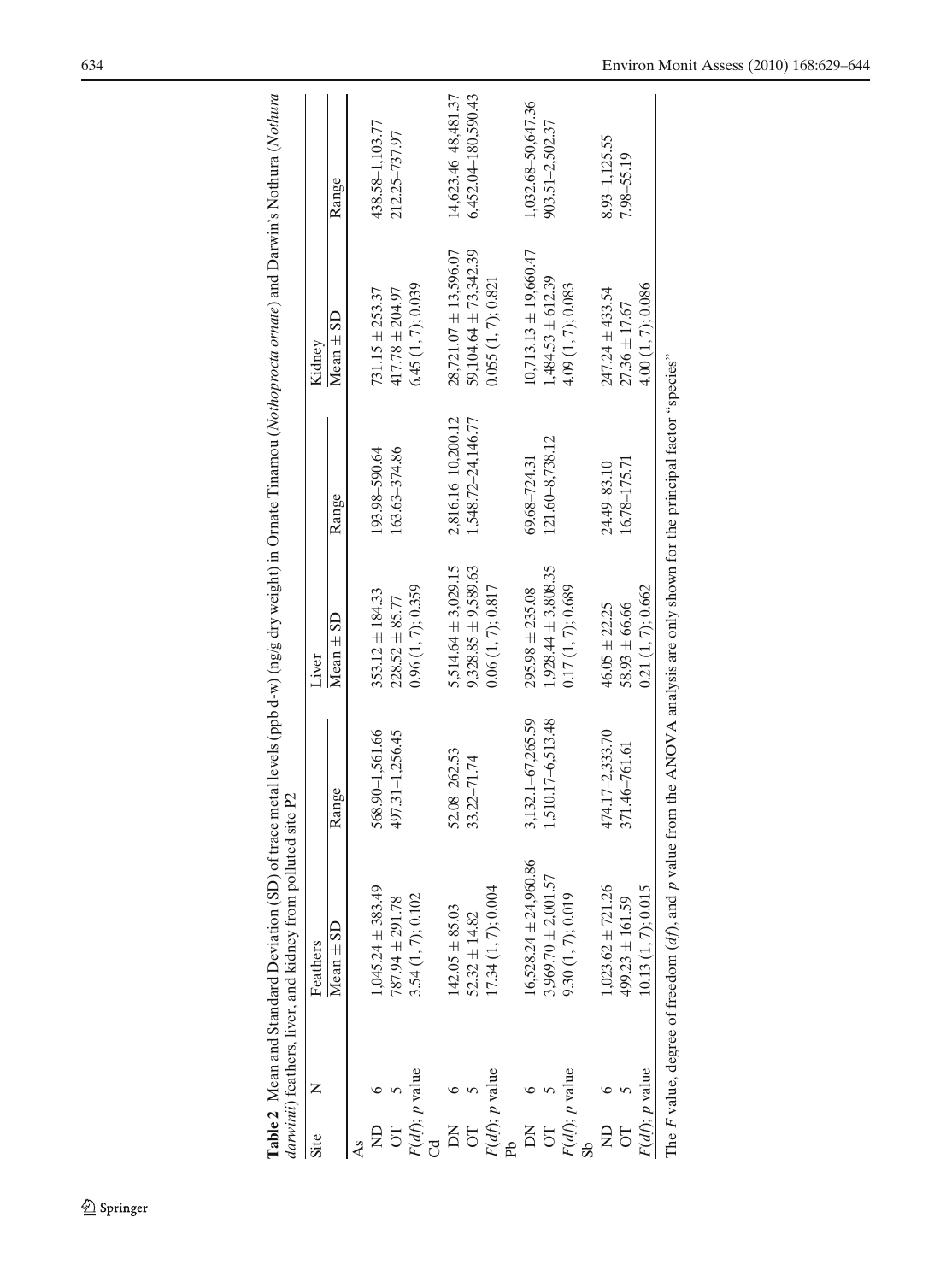<span id="page-6-0"></span>Nonparametric Spearman correlations evaluated trace metal relationships between and within tissues. Analyses were performed using SPSS® v.15. 0.05 probability level, but due to sample size restrictions, all probability values are shown to allow the reader to assess significance.

## **Results**

Trace metals means, Standard Deviation and ranges of As, Cd, Pb, and Sb for Ornate Tinamou are shown in Table [1.](#page-4-0) Values for Ornate Tinamou and Darwin's Nothura from the P2 site are shown in Table [2.](#page-5-0) No significant interactions ( $p >$ 

0.05) or sex effects ( $p > 0.05$ ) were found in the analysis.

For the Ornate Tinamou, site effects were found for all trace metals in all tissues. Arsenic concentrations in feathers, liver, and kidney were significantly higher at the P1 site. Feathers from the polluted sites formed two distinct subgroups. In relative terms, arsenic concentrations were higher in feathers and kidney, nearly doubling the liver concentrations (Table [1,](#page-4-0) Fig. 2). Liver and kidney concentrations of captive birds ranged within the range of unpolluted sites.

Cadmium concentrations in feathers and liver were significantly higher at the P1 site, but for kidney, the difference with the unpolluted NP2 site was less clear; as with arsenic, differences between

**Fig. 2** *Boxplots* for each trace metal concentration in feather, liver, and kidney of Ornate Tinamou (*N. ornata*), from captivity (C), control sites San Pedro de Ulloma (NP1) and Chuñavi (NP2) and mining sites Antequera (P1) and Poopó (P2)

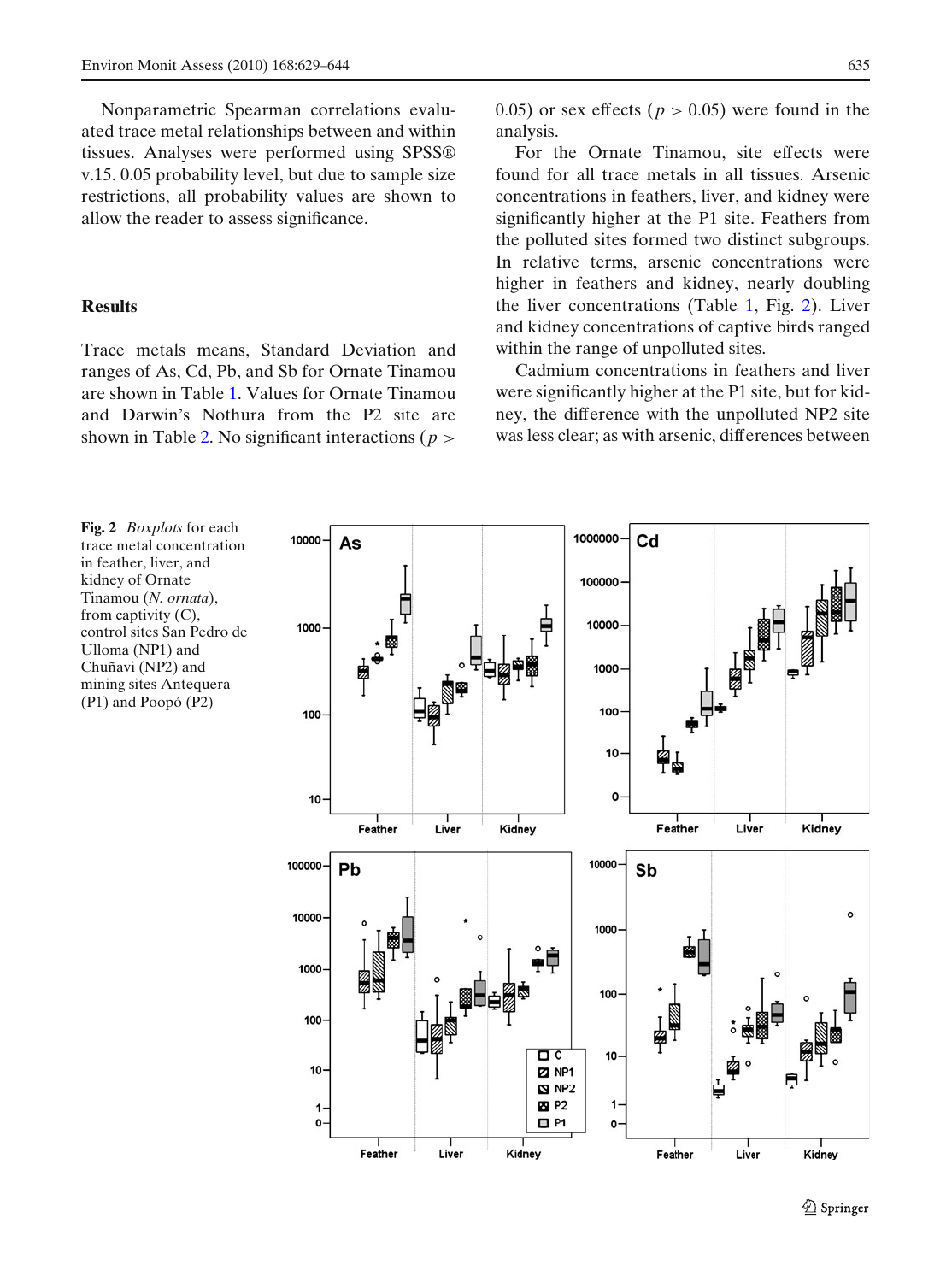polluted and nonpolluted sites were more noticeable in feathers (Fig. [2\)](#page-6-0). Liver and kidney Cd concentrations of the captive birds were around seven times lower than the minimal media in the wild. Relatively, cadmium was much higher in kidney, with five to ten times higher concentrations than in liver and 250 to 5,000 times higher than in feathers (Table [1\)](#page-4-0).

Lead was clearly higher in feathers (around three times higher concentrations than in kidney and ten times higher than in liver). Polluted sites showed the highest concentrations, especially for kidney and at least for the P1 site in feathers (Table [1,](#page-4-0) Fig. [2\)](#page-6-0). Liver and kidney Pb concentrations in captive birds were within the range of unpolluted sites.

Antimony concentrations were higher at the polluted sites, with this clearer in feathers, and for the P1 site in kidney. Feathers accumulated Sb relatively more than the other tissues (Table [1,](#page-4-0) Fig. [2\)](#page-6-0). Liver and kidney Sb concentrations of captive birds were at least four times lower than the minimum mean value in the wild birds.

At the P2 site, the tissues of Darwin's Nothura had concentrations of the four trace metals analyzed that were similar to the Ornate Tinamou with, in most cases, no significant differences between the two species detected (Table [2\)](#page-5-0). Exceptions were observed for all trace metals except As in feathers and As in kidney, in which cases Darwin's Nothura concentrations nearly doubled Ornate Tinamou ones.

Concentrations of the four trace metals analyzed correlated significantly in each tissue (Figs. 3, [4,](#page-8-0) and [5\)](#page-9-0). As significant correlations were also observed between the four trace metal

**Fig. 3** *Scatter plots* of arsenic and cadmium concentrations in feathers versus liver (*left*) and kidney (*right*) in Ornate Tinamou (*N. ornata*) from control sites San Pedro de Ulloma (NP1) and Chuñavi (NP2), and mining sites Antequera (P1) and Poopó (P2). The Spearman correlation value (*sr*) and *p* value are included



**Metal concentration in liver Metal concentration in kidney** (ppb) (ng/g dry weight)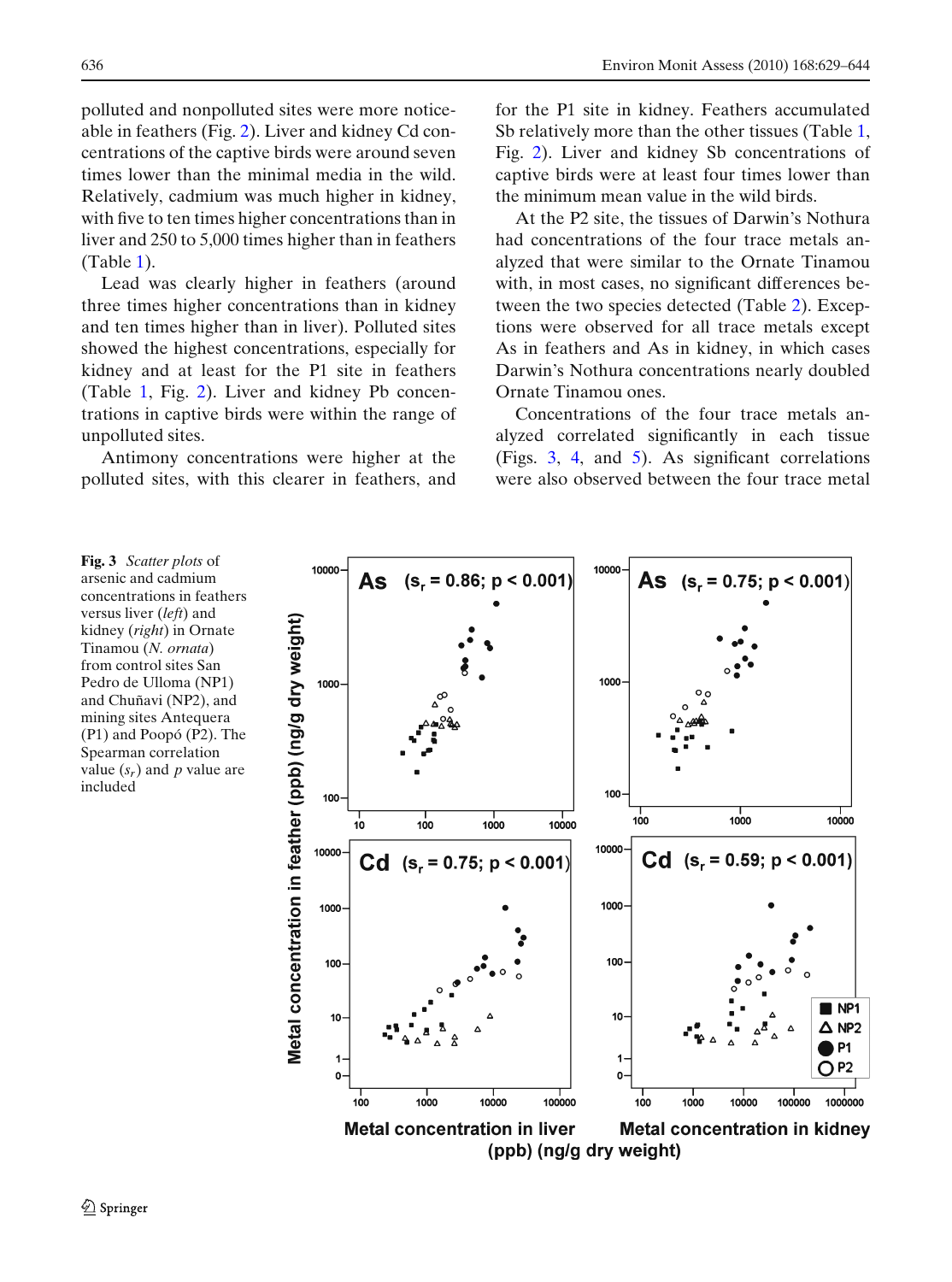<span id="page-8-0"></span>**Fig. 4** *Scatter plots* of lead and antimony concentrations in feathers versus liver (*left*) and kidney (*right*) in Ornate Tinamou (*N. ornata*) from control sites San Pedro de Ulloma (NP1) and Chuñavi (NP2), and mining sites Antequera (P1) and Poopó (P2). The Spearman correlation value (*sr*) and *p* value are included



concentrations in each tissue (Table [3\)](#page-9-0), we can say that pollution of the four trace metals is similar at each site.

Liver histopathological slides revealed that some birds trapped at the four wild sites had inflammatory cells: 7% at NP1, 22% at NP2, 20% at P1, and 27% at P2 (at this last site, both species were taken into account). Kidney histopathological slides showed proportionally greater interstitial nephritis in birds from polluted sites (30% at P1 and 27% at P2) than in those from nonpolluted sites (15% at NP1 and 0% at NP2). Thesaurismosis (a storage disease) in proximal convoluted tubules was observed in 30% of the samples only at the P1 site. Development of thesaurismosis is probably related to mineral concretions, like a phenomenon observed in a cadmium-controlled dose-dependent study of Common Quail (*Coturnix coturnix*; Richardson et al. [1973\)](#page-15-0).

#### **Discussion**

#### Trace metal levels and their toxicity

Trace metal concentrations in tissues are not directly associated with adverse impacts on bird health. Although this situation depends on each element's effect, it also depends on the bird species itself and intrinsic factors such as age, sex, physiology, etc., making it difficult to predict possible effects. Laboratory studies are necessary to identify the metal levels that may result in death or adverse impacts on behavior, physiology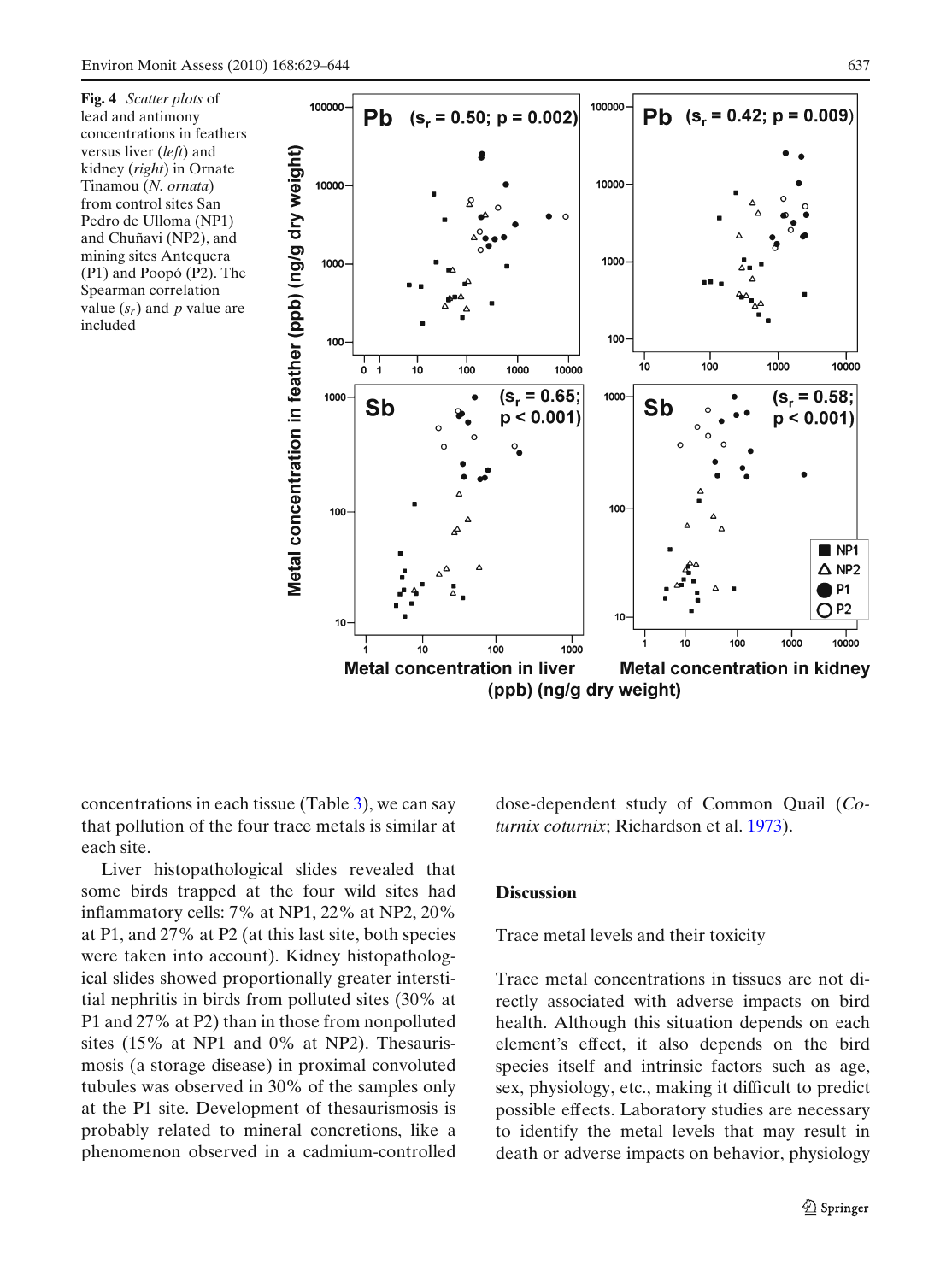<span id="page-9-0"></span>**Fig. 5** *Scatter plots* of all trace metal concentrations in kidney versus liver in Ornate Tinamou (*N. ornata*) from control sites San Pedro de Ulloma (NP1) and Chuñavi (NP2), mining sites Antequera (P1) and Poopó (P2), and captivity (C). The Spearman correlation value (*sr*) and *p* value are included



or reproductive success of birds. With the exception of Hg, Pb, and Cd, there are few controlled laboratory studies (Burger and Gochfel[d](#page-13-0) [2009\)](#page-13-0), which means that the comparison of our results with other bird species' reported values, with the background or poisoning threshold values proposed by several authors, is only a rough guide because of the lack of specific information for tinamous. In the following paragraphs, trace metal concentrations reported in tissues by the literature as wet weight (w-w) concentrations are multiplied by a factor of 3 to correspond to dry weight (d-w) concentrations (Clark and Scheuhamme[r](#page-14-0) [2003](#page-14-0)).

## Arsenic

As arsenic is a micronutrient for some vertebrates (Eisle[r](#page-14-0) [1988a\)](#page-14-0), and as it is rapidly metabolized by birds (Pendleton et al[.](#page-15-0) [1995](#page-15-0)), it may not accumulate to toxic levels in tissues unless exposure is extreme (Custer et al[.](#page-14-0) [2009](#page-14-0)). However, Burger and Gochfel[d](#page-13-0) [\(2009\)](#page-13-0) found that it biomagnifies in

**Table 3** Nonparametric correlations between trace metal concentrations in each tissue type of the Ornate Tinamou (*Nothoprocta ornata*)

|                | <b>Tissues</b> | Feather              | Liver                |
|----------------|----------------|----------------------|----------------------|
| As             | Liver          | $0.86$ ( $< 0.001$ ) |                      |
|                | Kidney         | $0.75$ (<0.001)      | 0.81(<0.001)         |
| C <sub>d</sub> | Liver          | $0.75$ (<0.001)      |                      |
|                | Kidney         | $0.59$ (< $0.001$ )  | $0.93$ ( $< 0.001$ ) |
| Ph             | Liver          | 0.50(0.002)          |                      |
|                | Kidney         | 0.42(0.009)          | $0.74$ ( $< 0.001$ ) |
| Sb             | Liver          | $0.65$ (< $0.001$ )  |                      |
|                | Kidney         | $0.58$ (< $0.001$ )  | $0.78$ ( $< 0.001$ ) |

The Spearman's Rho value is given in each box and the *p* value in brackets.  $N = 37$  for feather and  $N = 41$  for liver and kidney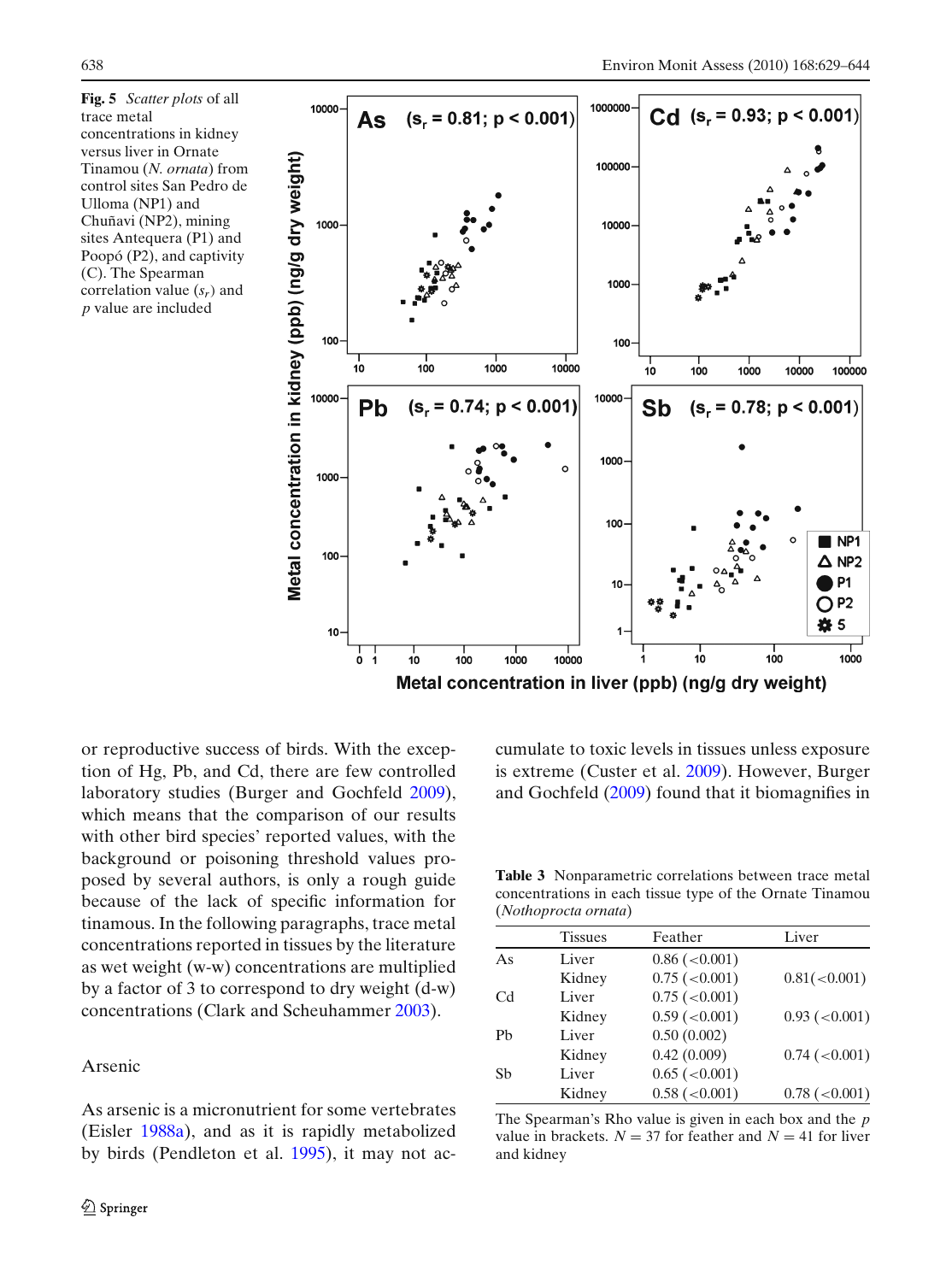nature, with the highest values at the top of the trophic web.

Feather values for As reported for several bird species were between 604 to 13 ppb d-w (Burger and Gochfel[d](#page-13-0) [2009](#page-13-0); Burger et al[.](#page-14-0) [2008](#page-14-0); Lounsbury-Billie et al[.](#page-15-0) [2008\)](#page-15-0). The values we found in feathers are within this range for Ornate Tinamou at all sites, except for P1, with more than 2,200 ppb dw; and except for Darwin's Nothura at P2, with values higher than 1,000 ppb d-w. Thus, tinamous feather values at mining sites are among the highest ever reported. Comparison with the control sites means that these values are related to the level of exposure.

Our mean liver values for Ornate Tinamou have a maximum of 580 ppb d-w at P1 and a maximum individual value of 1,081 ppb d-w. These values are lower than the 5,000 ppb w-w (approximately 15,000 ppb d-w) threshold reported by Goed[e](#page-14-0) [\(1985\)](#page-14-0) as the upper limit for background levels in waders. Fedynich et al[.](#page-14-0) [\(2007\)](#page-14-0) reported values of 6 to 220 ppb w-w in migratory ducks (approximately 18 to 660 ppb d-w). Although all our values for liver may be considered within background levels, they reflect that bioaccumulation of As in tinamous is related to their exposure level. For kidney, there are no previous reports.

#### Cadmium

Cadmium is a nonessential element ubiquitous in natural environments and one of the trace metals whose accumulation and toxic effects in terrestrial, fresh water, and marine birds have been studied most. Cd toxicity is more common among natural vertebrate populations than was previously known (Larison et al[.](#page-14-0) [2000](#page-14-0)). In particular, cadmium damages kidneys (Furnes[s](#page-14-0) [1996](#page-14-0); Larison et al[.](#page-14-0) [2000](#page-14-0)).

Burge[r](#page-13-0) [\(1993](#page-13-0)) suggests that Cd feather levels associated with adverse effects range from 100 ppb d-w (shearwaters) to 2,000 ppb d-w (terns). Our mean feather values ranged between 5 to 9.5 ppb d-w at control sites, which are comparatively very low, while at polluted sites, the values are several times higher for both tinamou species: at P1 (for Ornate Tinamou) and P2 (for Darwin's Nothura), at least, values are in the toxicity range proposed by Burge[r](#page-13-0) [\(1993](#page-13-0)). Other studies report higher mean Cd values in feathers (but from different origins: breast, down feathers, or wing feathers) of 307 ppb d-w for Bald Eagle (Burger and Gochfel[d](#page-13-0) [2009\)](#page-13-0), 203 ppb d-w for Wood Stork (*Mycteria americana*) from Florida (Burger et al[.](#page-14-0) [1993\)](#page-14-0), and between 70 and 139 ppb d-w in ospreys from the Florida Bay estuary (Lounsbury-Billie et al[.](#page-15-0) [2008\)](#page-15-0), but these studies lack analysis of the toxic effects that these Cd concentrations may produce.

Scheuhamme[r](#page-15-0) [\(1987](#page-15-0)) suggested that cadmium background levels in liver are <3,000 ppb d-w and Furnes[s](#page-14-0) [\(1996](#page-14-0)) concluded that threshold concentrations for Cd poisoning in birds might be expected at around 40 mg/kg w-w (approximately 120,000 ppb d-w), but with a wide toxicity variation between species and age. Renal damage in water birds was found at over 30,000 ppb d-w in livers (Mateo and Guitar[t](#page-15-0) [2003](#page-15-0)). In the case of Willow Grouse (*Lagopus lagopus*), Cd liver concentrations of approximately 10,000 ppb d-w were related to high metallothionein levels, indicating a physiological response to Cd exposure (Pedersen and Hyllan[d](#page-15-0) [2007\)](#page-15-0). A geometrical mean with various insectivorous birds considers 100 ppb d-w as background levels, since kidney samples did not reveal changes related to toxic cadmium levels (Custer et al[.](#page-14-0) [2009](#page-14-0)). Mean Cd values in livers from captive Ornate Tinamou showed very low concentrations, with both control sites situated within Scheuhammer's background levels, but at NP2, an individual reached 8,800 ppb d-w. At P1, the mean value for Ornate Tinamou was higher than 10,000 ppb d-w, and at both sites, several Ornate Tinamou individuals reached values higher than 20,000 ppb d-w, indicating a high Cd exposure in the field.

As other studies did, our results demonstrate that Cd concentrations are higher in kidney than in other tissues (e.g., Kim et al. [2007,](#page-14-0) who examined liver, muscle, and bone). Background Cd levels in kidney are suggested as  $< 8,000$  ppb d-w by Scheuhamme[r](#page-15-0) [\(1987\)](#page-15-0), and Furnes[s](#page-14-0) [\(1996\)](#page-14-0) concluded that kidney threshold concentrations for Cd poisoning in birds might be expected at around 100 mg/kg w-w (approximately 300,000 ppb d-w). Renal damage in water birds was found at over 300,000 ppb d-w in kidney (Mateo and Guitar[t](#page-15-0) [2003\)](#page-15-0). Larison et al[.](#page-14-0) [\(2000\)](#page-14-0) demonstrated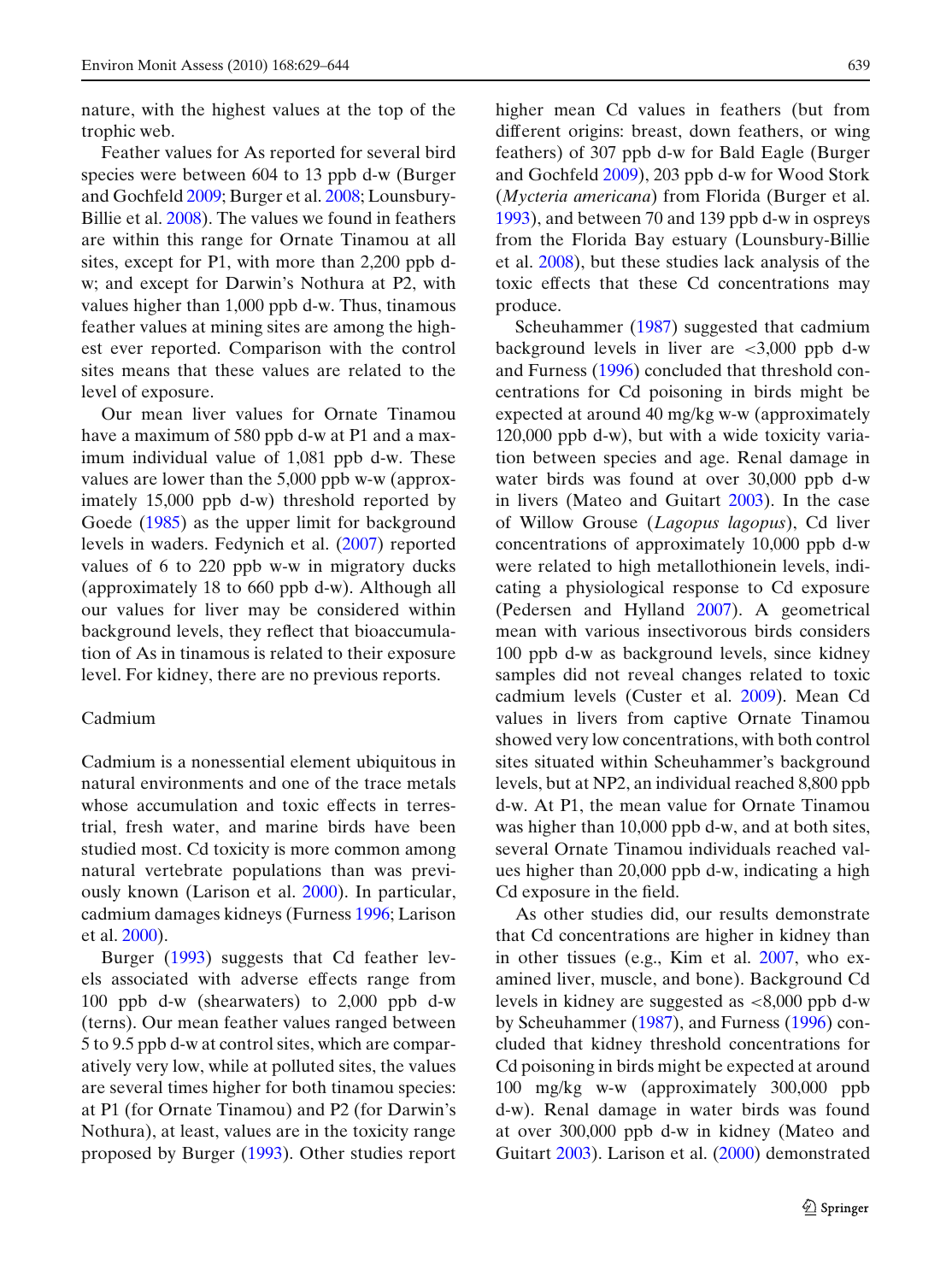that 57% of the adult Willow Grouse individuals at a polluted mining site (with values of Cd > 100,000 ppb d-w in kidney) showed irreversible renal tubular damage.

In our results, only Ornate Tinamou individuals from captivity had Cd values in kidney below Scheuhammer's background level. In the field, individual higher values were found at all sites for both tinamou species. One possible explanation is that Cd is a trace metal naturally common in the Andean soils.

No site had higher mean values than 100,000 ppb d-w, except in some Ornate Tinamou individuals from polluted sites. At polluted sites, interstitial nephritis was more frequent, and thesaurismosis was reported only at P1. This site has the highest mean and individual Cd values for all tissues. Tissue effects are not related directly to individual level, as might be expected. For example, the birds with the highest Cd concentration in kidney (>100,000 and >200,000 ppb d-w, respectively) had no tissue effects, although these were found in individuals with 95,200, 35,200, and 7,800 ppb d-w. Interstitial nephritis appears to be nonspecific or not directly associated with Cd concentrations, given that it was observed in individuals with Cd concentration values in a range from 850 to 105,700 ppb d-w.

Possible explanations of these cases are age effect, individual physiology, or time of exposure. Larison et al[.](#page-14-0) [\(2000](#page-14-0)) showed that older birds accumulated substantial amounts in their kidneys during their lives and developed not only renal damage but also less calcium deposition in bones due to general renal failure. Nam et al[.](#page-15-0) [\(2004b](#page-15-0)) observed age-dependent Cd accumulation in kidney in Rock Pigeon (*Columba livia*). However, Hindell et al[.](#page-14-0) [\(1999](#page-14-0)) reported higher Cd concentrations in the kidneys of juvenile Shy Albatross (*Thalassarche cauta*) and Wandering Albatross (*Diomedea exulans*) than in adult birds and suggested that cadmium concentrations are regulated to some degree throughout the bird's life, for example by excretion in feathers. This contradiction probably depends on the total lifetime and diet habits of each species and may also be related to metal ingestion variation during the lifespan of birds. Anyway, age effect in our results is probably reflected by broad standard deviations. Though we considered all our specimens as adults, accurate individual ages are not known. Thus, data may reflect the different individual histories for trace metal exposure and accumulation.

# Lead

Lead toxicity and poisoning effects, widely studied in field and laboratory experiments, were described several physiological and somatic effects and even death if exposure is high enough (see reviews in Eisler [1988b](#page-14-0) and Franson [1996](#page-14-0)). Lead biomagnifies through the trophic chain (Burger and Gochfel[d](#page-13-0) [2009\)](#page-13-0), and its levels may increase during a bird's lifetime, depending on exposure (Grue et al[.](#page-14-0) [1984\)](#page-14-0). Muscular exercise, excretion, elimination, and high protein consumption are factors that reduce the physiological effects of high lead concentrations in wild birds (Burger et al[.](#page-14-0) [1997;](#page-14-0) Roux and Marr[a](#page-15-0) [2007](#page-15-0)).

Burger and Gochfel[d](#page-13-0) [\(2000b](#page-13-0)) considered that adverse reproductive effects in birds occur at levels of 4,000 ppb d-w in feathers; Burger and Gochfel[d](#page-13-0) [\(1994\)](#page-13-0) found that experimentally leadinjected 40-day-old Herring Gull chicks (*Larus argentatus*) had Pb concentrations in feathers of  $4,790 \pm 1,693$  ppb d-w and showed several motor problems, while untreated chicks had lead values from 853 to 1,205 ppb d-w. In our study, Ornate Tinamou from control sites had mean Pb concentrations in feathers lower than 2,000 ppb d-w, but five individuals from both control sites had values over 4,000 ppb d-w. Ornate Tinamou and Darwin's Nothura from both polluted sites had mean values of 4,000 ppb d-w or higher, with the highest values at  $>25,000$  ppb d-w (for Ornate Tinamou, P1 site) and >67,000 ppb d-w (for Darwin's Nothura, P2 site). With these values, many tinamous from the polluted sites would be considered within Pb toxic levels. According to other authors (e.g., Burger [1993\)](#page-13-0), feathers had the highest lead concentrations of all the analyzed tissues. Burge[r](#page-13-0) [\(1993\)](#page-13-0) suggested the feather/liver ratio of 0.42:1 as usual in several species. Ratios in our data are 0.02:1–0.1:1 (for both tinamou species), showing higher feather Pb concentrations. Only Ornate Tinamou at the P2 site had a 0.49:1 ratio.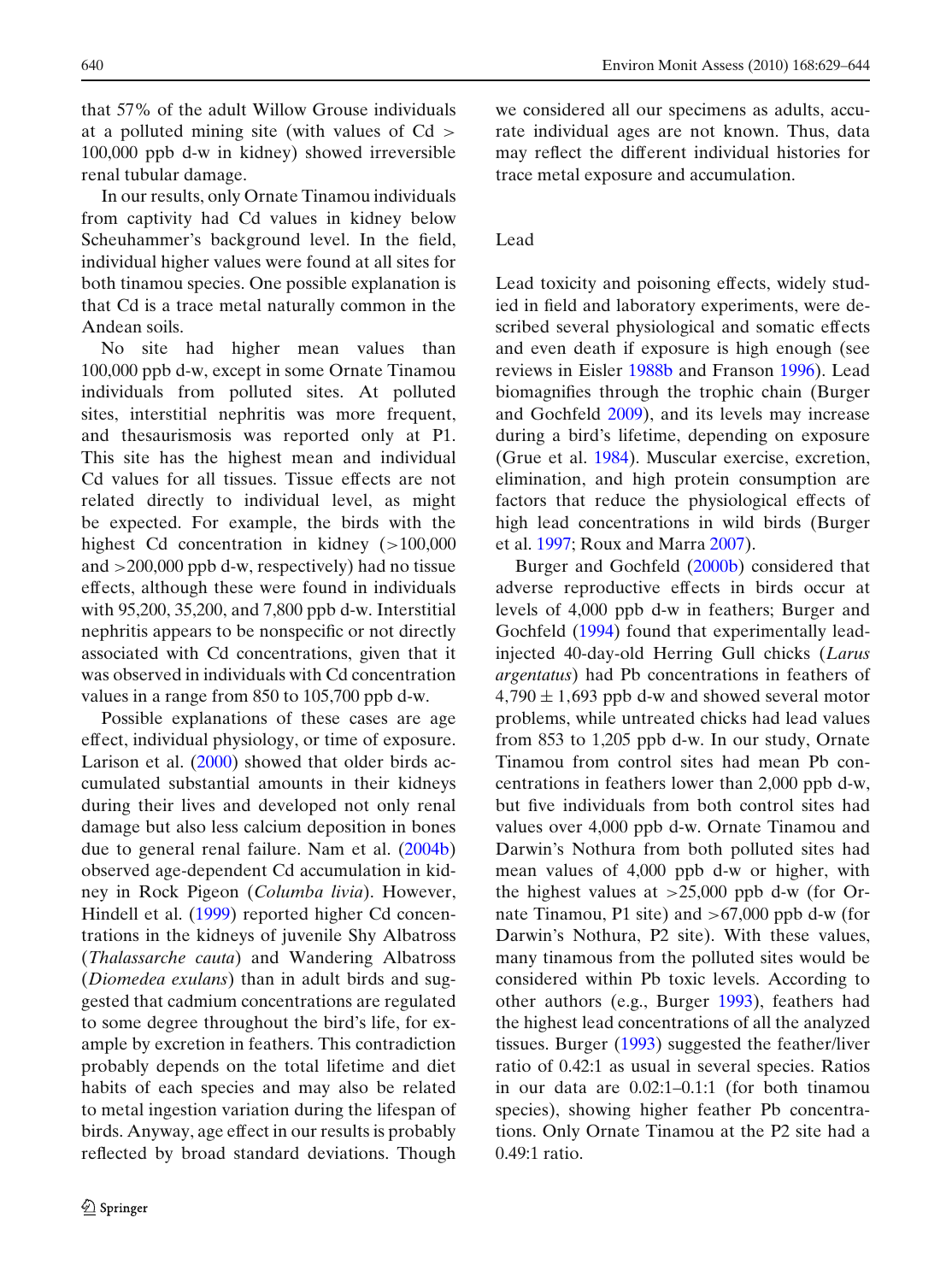When Pb concentrations in liver are 6 to 15 mg/kg w-w (approximately 18,000 and 45,000 ppb d-w), Pai[n](#page-15-0) [\(1996](#page-15-0)) concluded that waterfowl's biological functions may be disabled and external signs of poisoning may be observed. Fra[n](#page-14-0)son [\(1996\)](#page-14-0) found that 10 to 20  $\mu$ g/g d-w liver Pb concentrations cause clinical signs of lead poisoning in other bird species. Clark and Scheuhamme[r](#page-14-0) [\(2003](#page-14-0)) considered that raptors have as "background" Pb exposure levels concentrations of <6,000 ppb d-w in liver and/or kidney, and so raptors with concentrations over 6,000 ppb d-w in liver or kidney have been leadexposed. They are poisoned with concentrations over 20,000 ppb d-w. Following these criteria, all our individuals from captivity, control sites, and perhaps from the P1 site would be considered at the background level. Only at the P2 site were higher Pb concentrations found, with remarkable differences between species: one Ornate Tinamou had 8,700 ppb d-w in liver, but lower concentrations in kidney; whereas two Darwin's Nothura individuals showed higher concentrations in kidney, but lower ones in liver (6,500 and 50,600 ppb d-w, respectively). The last individual reaches the poisoning level cited above.

Kim et al[.](#page-14-0) [\(2007](#page-14-0)) also found great variation of Pb concentrations between five shorebird species (individual liver concentration values from n.d. to 23,250 ppb d-w approximately and from n.d. to 141,600 ppb d-w in kidney). The tissue with the highest Pb concentration varied greatly between species.

All specimens were captured when flying, which indicates that if toxic levels do exist for these birds, at least they do not affect birds' movement skills. However, our sampling method may not adequately reflect Pb exposure and acquisition in the field, as Pb-poisoned birds from the polluted sites were not sampled because of their flight disability and, thus, were not included in calculations of the comparative bioaccumulation pattern between sites.

#### Antimony

Antimony is only potentially toxic, as it is not an essential trace element for plants and animals and has no known biological function (Fowler and Geerin[g](#page-14-0) [1991\)](#page-14-0). However, as there have been much fewer studies of antimony than of other potentially toxic metals, its environmental significance may have been underestimated (Shotyk et al[.](#page-15-0) [2005\)](#page-15-0).

In birds, Sb toxicity is cited because of the implications of the administration of antimony in the form of a potassium tartrate emetic (Carlisle and Holberto[n](#page-14-0) [2006](#page-14-0)), but very few studies have reported their bioaccumulation in tissues. Lounsbury-Billie et al[.](#page-15-0) [\(2008\)](#page-15-0) reported mean values of 4 to 66 ppb d-w in Osprey feathers, which they considered low. Our values from control sites were in that range, but at polluted sites, values became approximately ten times higher for Ornate Tinamou and 20 times higher for Darwin's Nothura. Although our liver and kidney values cannot be compared due to the lack of other studies, concentration increases at the polluted sites (particularly P1 for Ornate Tinamou and P2 for Darwin's Nothura) over the figures for captivity and control sites, which shows that birds exposed in the field to Sb probably accumulate this trace element in their tissues in direct proportion to their exposure, although nothing definite can be said about the possible risks of these concentrations. It is known that vertebrates excrete absorbed Sb rapidly via urine and feces, and only with exposure are high concentrations in thyroid, adrenals, liver, and kidney sometimes found (Hayes and Law[s](#page-14-0) [1991\)](#page-14-0).

The highland tinamou species as sentinels of the bioaccumulation of trace metals in agrosystems polluted by mining activities

Our analysis focuses on the four trace metals that were reported at high concentrations in soils and water at the two polluted sites studied. Trace metals are transferred from the environment to birds via multiple mechanisms. They move from soil to plants, where they are stored in leaves, seeds, or tubers (Olivare[s](#page-15-0) [2003;](#page-15-0) Oporto et al[.](#page-15-0) [2007\)](#page-15-0), then to phytophagous insects or soil invertebrates (Custer et al[.](#page-14-0) [2009;](#page-14-0) M[a](#page-15-0) [1987](#page-15-0)). Birds also pick them up secondarily through casual soil consumption when feeding (Beyer et al[.](#page-13-0) [1994;](#page-13-0) Roux and Marr[a](#page-15-0) [2007\)](#page-15-0). Ornate Tinamou and Darwin's Nothura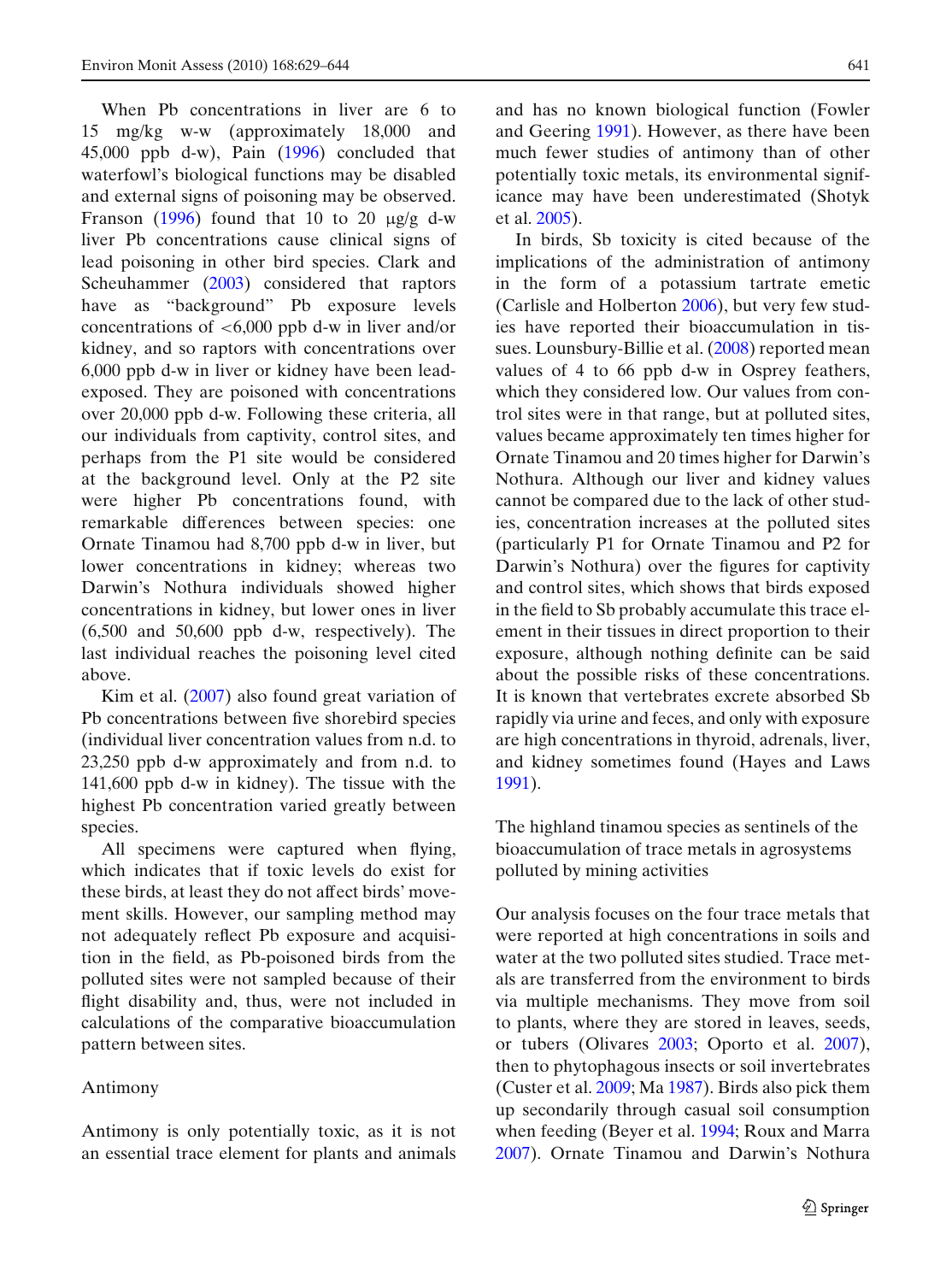<span id="page-13-0"></span>are species that forage a wide variety of vegetal and animal food items and have sedentary diet habits (Garitano-Zavala et al[.](#page-14-0) [2003\)](#page-14-0). Moreover, it is known that at least Ornate Tinamou is a resident species, and individuals have a relatively restricted home range during their life (Pearson and Pearso[n](#page-15-0) [1955](#page-15-0)). Thus, individuals living in agrosystems irrigated by polluted waters caused by mining activities and/or tailing piles are exposed to local pollutants throughout their lifespan.

Normally species at the top of the trophic chain are thought to be the best bioindicator organisms, especially if they are aquatic, due to the fast movement of pollution in water (Burger and Gochfeld 2009; Lounsbury-Billie et al[.](#page-15-0) [2008](#page-15-0)). However, our results with the two tinamou species studied showed that different exposure levels of As, Cd, Pb, and Sb at different sites were clearly expressed in the bird tissues. High data dispersion observed in the standard deviations should be attributed to the age effect, which is very difficult to control in field experiments because of the lack of an accurate ageing method. Collection of more samples should help with this problem. Other characteristics in favor of tinamou species as bioindicators are their ubiquity and relatively high abundance in their distributional areas (Cabo[t](#page-14-0) [1992;](#page-14-0) Davie[s](#page-14-0) [2002\)](#page-14-0): as both are hunted for sport, biological material can be obtained easily.

Molting is a useful bio-mechanism for toxic metal removal from the bird body through physiological transportation and deposition in feathers (Furness et al[.](#page-14-0) [1986](#page-14-0)). It is also known that metal concentrations in feathers reflect the values of internal tissues (as well as potential adverse effects) in several bird species (Burger 1993; Burger and Gochfeld 2000a; Pilastro et al[.](#page-15-0) [1993](#page-15-0)). High correlation values obtained between feather–liver– kidney in both tinamou species allowed us to generalize that situation to As and Sb, too.

We recommend that future monitoring programs at mining sites using highland tinamou species should be based on feathers, because they are easy to collect noninvasively (from living or dead specimens) and easy to store indefinitely. The body burden proportion found in feathers is relatively constant for each metal, and a high proportion of the body burden of certain metals is stored in the feathers due to their affinity to the

sulfhydryl-rich keratin protein and melanin pigments (Burger et al[.](#page-14-0) [2008](#page-14-0); Burger and Gochfeld 2009). Use of feathers is also interesting because of the advances in analytical chemistry, which lets us use museum specimens or other ornithological pieces to generate historical or background data, if in the past they had been obtained from currently polluted sites (Lounsbury-Billie et al[.](#page-15-0) [2008\)](#page-15-0).

**Acknowledgements** We would like to thank Ernesto Hug, Fernando Gianini and Jackeline Campos for their help trapping specimens of the Ornate Tinamou and Darwin's Nothura. This research was supported by Spain's "Secretaría de Estado del Ministerio de Educación y Ciencia", with project number CGL2005-04772, and by the project 2005 SGR 00602 of the Generalitat of Catalonia. We are also grateful to the Dirección General de Biodiversidad of Bolivia for allowing us to carry out this research, and to the Municipal Authorities of Poopó for their collaboration.

## **References**

- Beveridge, M. C. M., Stafford, E., & Coutts, R. (1985). Metal concentrations in the commercially exploited fishes of an endorrheic saline lake in the tin–silver province of Bolivia. *Aquaculture Research, 16*, 41–53.
- Beyer, W. N., Connor, E. E., & Gerould, S. (1994). Estimates of soil ingestion by wildlife. *Journal of Wildlife Management, 58*, 375–382.
- Borràs, M., & Nadal, J. (2004). Biomarkers of genotoxicity and other endpoints in an integrated approach to environmental risk assessment. *Journal of Mutagenesis, 19*, 165–168.
- Burger, J. (1993). Metals in avian feathers: Bioindicators of environmental pollution. *Reviews in Environmental Toxicology, 5*, 203–311.
- Burger, J., & Gochfeld, M. (1994). Behavioral impairments of lead-injected young herring gulls in nature. *Fundamental and Applied Toxicology, 23*, 553–561.
- Burger, J., & Gochfeld, M. (2000a). Metal levels in feathers of 12 species of seabirds from Midway Atoll in the northern Pacific Ocean. *Science of the Total Environment, 257*, 37–52.
- Burger, J., & Gochfeld, M. (2000b). Effects of lead on birds (Laridae): A review of laboratory and field studies. *Journal of Toxicology and Environmental Health, 3*, 59–78.
- Burger, J., & Gochfeld, M. (2009). Comparison of arsenic, cadmium, chromium, lead, manganese, mercury and selenium in feathers in bald eagle (*Haliaeetus leucocephalus*), and comparison with common eider (*Somateria mollissima*), glaucouswinged gull (*Larus glaucescens*), pigeon guillemot (*Cepphus columba*), and tufted puffin (*Fratercula cirrhata*) from the Aleutian Chain of Alaska.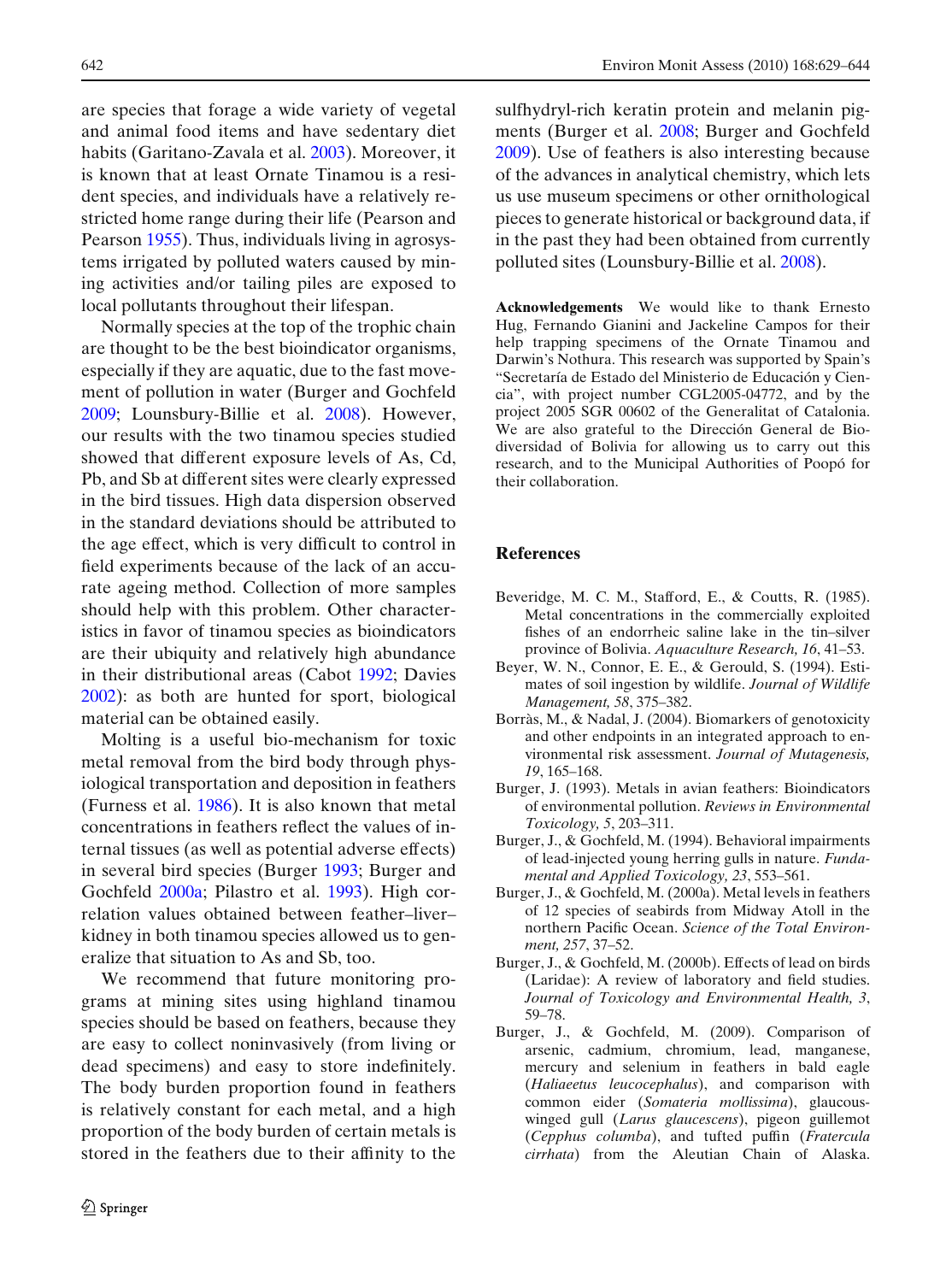<span id="page-14-0"></span>*Environmental Monitoring and Assessment, 152*, 357–367.

- Burger, J., Rodgers, J. A., Jr., & Gochfeld, M. (1993). Heavy metal and selenium levels in endangered wood storks *Mycteria americana* from nesting colonies in Florida and Costa Rica. *Archives of Environmental Contamination and Toxicology, 24*, 417–420.
- Burger, J., Shukla, T., Benson, T., & Gochfeld, M. (1997). Lead levels in exposed herring gulls: Differences in the field and laboratory. *Toxicology and Industrial Health, 13*, 193–202.
- Burger, J., Gochfeld, M., Jeitner, C., Snigaroff, D., Snigaroff, R., Stamm, T., et al. (2008). Assessment of metals in down feathers of female common eiders and their eggs from the Aleutians: Arsenic, cadmium, chromium, lead, manganese, mercury, and selenium. *Environmental Monitoring and Assessment, 143*, 247– 256.
- Cabot, J. (1992). Family tinamidae (tinamous). In J. del Hoyo, A. Elliot, & J. Sargatal (Eds.), *Handbook of the birds of the world* (Vol. 1, pp. 112–138). Barcelona: Linx Edicions.
- Carlisle, J. D., & Holberton, R. L. (2006). Relative efficiency of fecal versus regurgitated samples for assessing diet and the deleterious effects of a tartar emetic on migratory birds. *Journal of Field Ornithology, 77*, 126–135.
- Clark, A. J., & Scheuhammer, A. M. (2003). Lead poisoning in Upland-foraging birds of prey in Canada. *Ecotoxicology, 12*, 23–30.
- Custer, C. M., Yang, C., Crock, J. G., Shearn-Bochsler, V., Smith, K. S., & Hageman, P. L. (2009). Exposure of insects and insectivorous birds to metals and other elements from abandoned mine tailings in three Summit County drainages, Colorado. *Environmental Monitoring and Assessment, 153*(1–4), 161–177. doi[:10.1007/s10661-008-0346-y.](http://dx.doi.org/10.1007/s10661-008-0346-y)
- Davies, S. J. J. F. (2002). *Ratites and tinamous*. New York: Oxford University Press.
- de Lapuente, J., González-Linares, J., Serret, J., Palaus, X., Teixidó, E., & Borràs, M. (2008). Monitoring the effects of a complex mixture of pollutants next to the lixiviate pool of a Mediterranean landfill and along its training stream using Word Mouse pathology and arthropod biodiversity. *Fresenius Environmental Bulletin, 17*(11b), 1909–1916.
- Eisler, R. (1988a). Arsenic hazards to fish, wildlife, and invertebrates: A synoptic review. *Biological Report 85 (1.12)*. Washington DC: US Fish and Wildlife Service.
- Eisler, R. (1988b). Lead hazards to fish, wildlife, and invertebrates: A synoptic review. *Biological Report 85 (1.14)*. Washington DC: US Fish and Wildlife Service.
- Fedynich, A. M., Ballard, B. M., McBride, T. J., Estrella, J. A., Garvon, J. M., & Hooper, M. J. (2007). Arsenic, cadmium, copper, lead, and selenium in migrating Blue-Winged Teal (*Anas discors* L.). *Archives of Environmental Contamination and Toxicology, 53*, 662–666.
- Fowler, B. A., & Geering, P. L. (1991). *Metals and their compounds in the environment occurrence analysis and biological relevance*. New York: VHC.
- Franson, J. C. (1996). Interpretation of tissue lead residues in birds other than waterfowl. In W. N. Beyer, G. H. Heinz, & A. W. Redmon-Norwood (Eds.), *Environmental contaminants in wildlife: Interpreting tissue concentrations* (pp. 265–279). Boca Raton: Lewis.
- Furness, R. W. (1996). Cadmium in birds. In W. N. Beyer, G. H. Heinz, & A. W. Redmon-Norwood (Eds.), *Environmental contaminants in wildlife: Interpreting tissue concentrations* (pp. 389–404). Boca Raton: Lewis.
- Furness, R. W., Muirhead, S. J., & Woodburn, M. (1986). Using bird feathers to measure mercury in the environment: Relationship between mercury content and molt. *Marine Pollution Bulletin, 17*, 27–37.
- Furness, R. W., Greenwood, J. J. D., & Jarvis, P. J. (1993). Can birds be used to monitor the environment? In R. W. Furness & J. J. D. Greenwood (Eds.), *Birds as monitors of environmental change* (pp. 1–41). London: Chapman & Hall.
- Garitano-Zavala, A. (2002). El potencial aprovechamiento cinegético de los tinamúes (Aves: Tinamiformes) del altiplano boliviano, y la necesidad de reglamentarlo. In: C. Aguirre, C. Miranda, & Y. Verhasselt (Eds.), *Contribución al conocimiento del Sistema del Lago Titicaca* (pp. 329–338) La Paz: ANCB-ICIB—Real Academia Belga de Ciencias de Ultramar.
- Garitano-Zavala, A., Nadal, J., & Ávila, P. (2003). The feeding ecology and digestive tract morphometry of two sympatric tinamous of the high plateau of the Bolivian Andes: The Ornata Tinamou (*N. ornata*) and the Darwin's Nothura (*N. darwinii*). *Ornitología Neotropical, 14*, 173–194.
- Goede, A. A. (1985). Mercury, selenium, arsenic, and zinc in waders from the Dutch Wadden Sea. *Environmental Pollution, 37*, 287–309.
- Grove, R. A., Henny, C. J., & Kaiser, J. L. (2009). Osprey: Worldwide sentinel species for assessing and monitoring environmental contamination in rivers, lakes, reservoirs, and estuaries. *Journal of Toxicology and Environmental Health, Part B, 12*, 25–44.
- Grue, C. E., O'Shea, T. J., & Hoffman, D. J. (1984). Lead concentrations and reproduction in highway nesting barn swallows. *Condor, 86*, 383–389.
- Hayes, W. J., Jr., & Laws, E. R., Jr. (Eds.) (1991). *Handbook of Pesticide Toxicology. Volume 2. Classes of Pesticides*. New York: Academic.
- Hindell, M. A., Brothers, N., & Gales, R. (1999). Mercury and cadmium concentrations in the tissues of three species of southern albatrosses. *Polar Biology, 22*, 102–108.
- Kim, J., Park, S. K., & Koo, T. H. (2007). Lead and cadmium concentrations in shorebirds from the Yeongjong Island, Korea. *Environmental Monitoring and Assessment, 134*, 355–361.
- Larison, J. R., Likens, G. E., Fitzpatrick, J. W., & Crock, J. G. (2000). Cadmium toxicity among wildlife in the Colorado Rocky Mountains. *Nature, 406*, 181–183.
- Llacuna, S., Gorriz, A., Sanpera, C., & Nadal, J. (1995). Metal accumulation in three species of Passerine birds (*Emberiza cia, Parus major and Turdus merula*) subjected to air pollution from a coal-fired power plant.